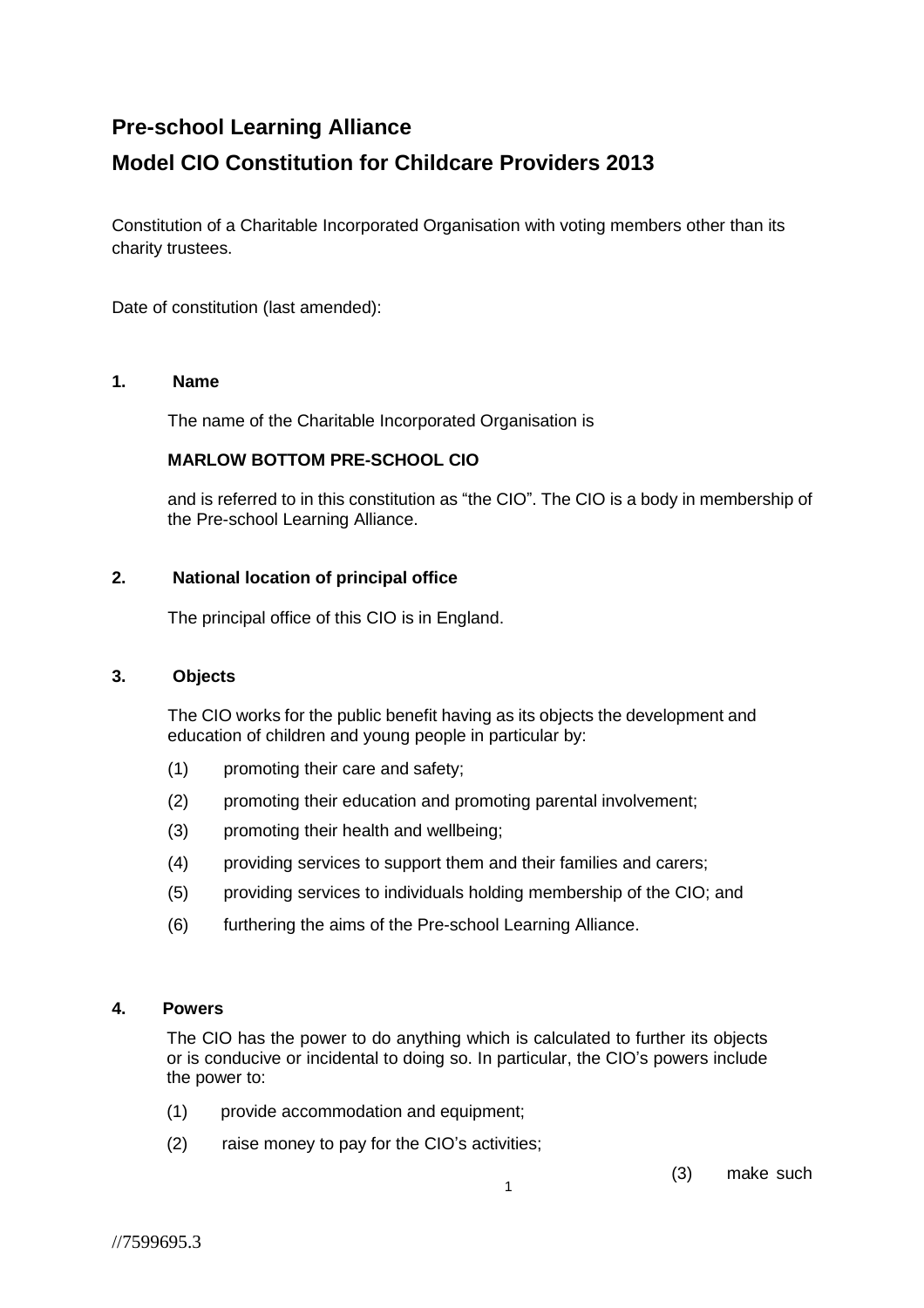payments as shall be necessary;

- (4) fix and collect the fees payable in respect of children attending groups run by the CIO;
- (5) subject to adherence with all applicable legislation, control the admission of children to the groups run by the CIO and if appropriate, require parents or guardians to withdraw them;
- (6) as a member of the Pre-school Learning Alliance, send a representative to vote at local Subcommittee meetings and to the national Annual General Meeting of the Pre-school Learning Alliance and to participate in local meetings;
- (7) borrow money and to charge the whole or any part of its property as security for the repayment of the money borrowed. The CIO must comply as appropriate with part 7 of the Charities Act 2011 if it wishes to mortgage land;
- (8) hire or acquire assets of any kind;
- (9) buy, take on lease or in exchange, hire or otherwise acquire any property and to maintain and equip it for use;
- (10) sell, lease or otherwise dispose of all or any part of the property belonging to the CIO. In exercising this power, the CIO must comply as appropriate with part 7 of the Charities Act 2011;
- (11) set aside funds for special purposes or as reserves against future expenditure;
- (12) maintain and pay for membership of the Pre-school Learning Alliance;
- (13) insure the property and assets of the CIO against any foreseeable risk and to take out other insurance policies to protect the CIO and its staff as required; and
- (14) employ and remunerate such staff as are necessary for carrying out the work of the CIO. The CIO may employ or remunerate a charity trustee only to the extent that it is permitted to do so by clause 6 (Benefits and payments to charity trustees and connected persons) of this constitution and provided it complies with the conditions of the clause.

## **5. Application of income and property**

- (1) The income and property of the CIO must be applied solely towards the promotion of the objects.
	- (a) A charity trustee is entitled to be reimbursed from the property of the CIO, or may pay out of such property, reasonable expenses properly incurred by him or her when acting on behalf of the CIO.
	- (b) A charity trustee may benefit from trustee indemnity insurance cover purchased at the CIO's expense in accordance with, and subject to the conditions in, section 189 of the Charities Act 2011.
- (2) None of the income or property of the CIO may be paid or transferred directly or indirectly to any member of the CIO. This does not prevent a member who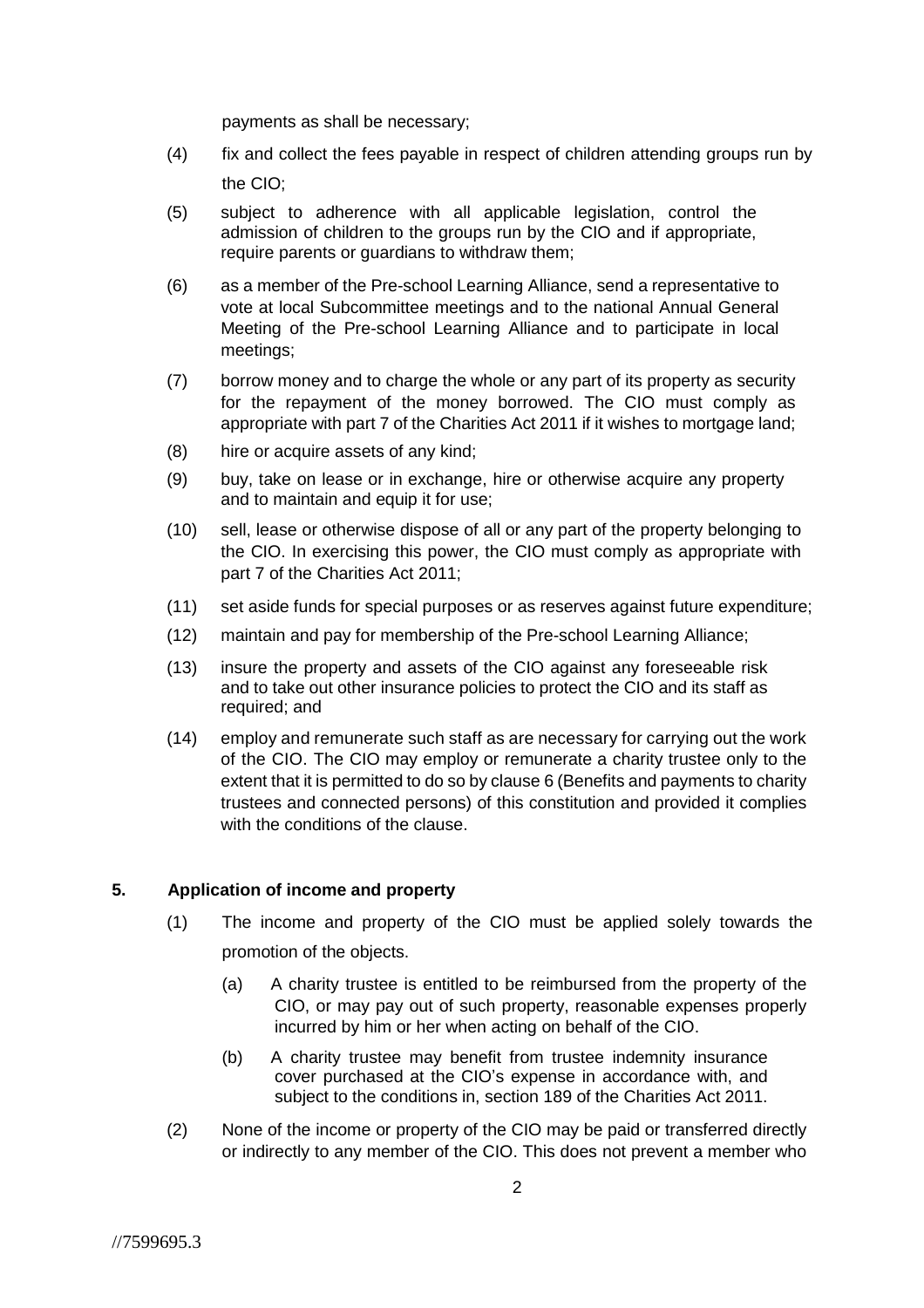is not also a charity trustee receiving:

- (a) a benefit from the CIO as a beneficiary of the CIO;
- (b) reasonable and proper remuneration for any goods or services supplied to the CIO.
- (3) Nothing in this clause shall prevent a charity trustee or connected person receiving any benefit or payment which is authorised by clause 6 (Benefits and payments to charity trustees and connected persons).

# **6. Benefits and payments to charity trustees and connected persons**

*(1) General provisions*

No charity trustee or connected person may:

- (a) receive any payment for serving as a charity trustee;
- (b) buy or receive any goods or services from the CIO on terms preferential to those applicable to members of the public;
- (c) sell goods, services, or any interest in land to the CIO;
- (d) be employed by, or receive any remuneration from, the CIO;
- (e) receive any other financial benefit from the CIO;

unless the payment or benefit is permitted by sub-clause (2) of this clause, or authorised by the court or the Charity Commission. In this clause, a "financial benefit" means a benefit, direct or indirect, which is either money or has a monetary value.

- *(2) Scope and powers permitting trustees' or connected persons' benefits*
	- (a) A charity trustee or connected person may receive a benefit from the CIO as a beneficiary, provided that it is available generally to the beneficiaries of the charity.
	- (b) Subject to the conditions in sub-clause (3) of this clause 6:
		- i. a charity trustee or connected person may enter into a contract for the supply of services, or of goods that are supplied in connection with the provision of services, to the CIO;
		- ii. a charity trustee or connected person may provide the CIO with goods that are not supplied in connection with services provided to the CIO by the charity trustee or connected person;
		- iii. a paid employee of the CIO may be appointed as a charity trustee, where his or her employment occurs prior to his or her trusteeship.
	- (c) A charity trustee or connected person may receive rent for premises let by the trustee or connected person to the CIO. The amount of the rent and the other terms of the lease must be reasonable and proper.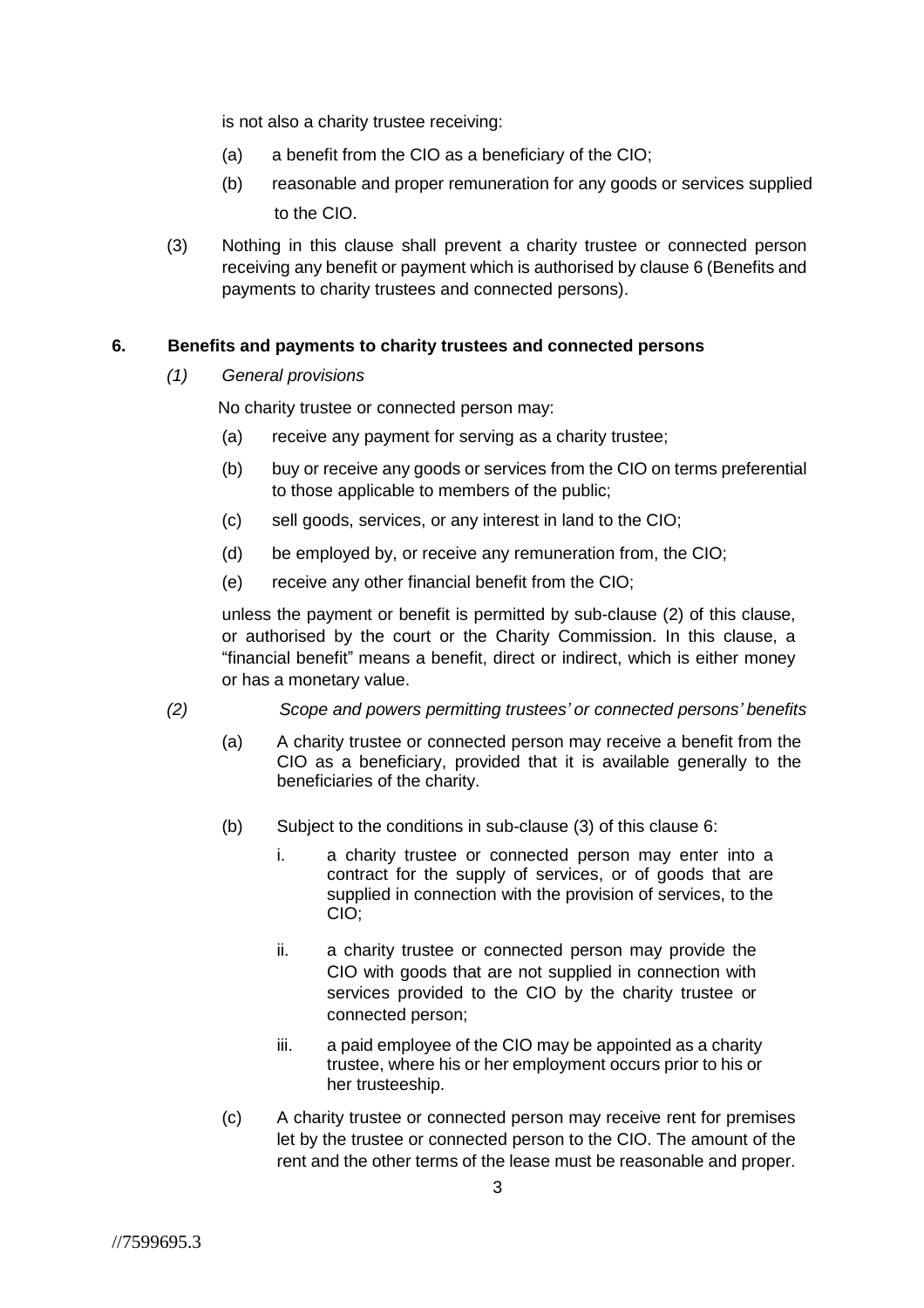The charity trustee concerned must withdraw from any meeting at which such a proposal or the rent or other terms of the lease are under discussion.

- (d) A charity trustee or connected person may take part in the normal trading and fundraising activities of the CIO on the same terms as members of the public.
- *(3) Controls for the supply of services and goods by a trustee or connected person and for the appointment of an employee as a trustee*

The CIO and its charity trustees may only rely upon the authority provided by sub-clause (2)(b) of this clause 6 if each of the following conditions is satisfied:

- (a) The amount of the payment received by the employee is reasonable in relation to the nature of the employment; or the amount or maximum amount of the payment for the services and/or goods provided is reasonable in the circumstances and set out in a written agreement between the CIO and the charity trustee or connected person supplying the services and/or goods ("the supplier").
- (b) The other charity trustees are satisfied that it is in the best interests of the CIO to appoint the paid employee as a charity trustee, or to enter into the agreement with the supplier rather than with someone who is not a charity trustee or connected person. In reaching that decision the charity trustees must balance the advantages against the disadvantages of doing so.
- (c) The reason for their decision is recorded by the charity trustees in the minute book.
- (d) The paid employee or supplier is absent from the part of any meeting at which there is discussion of the appointment or the proposal to enter into a contract or arrangement with him, her or it and withdraws from all discussions which have any bearing on the terms of the agreement or his or her employment, or on the acceptability of the standard of service provided.
- (e) The paid employee or supplier does not vote on any such matter and is not to be counted when calculating whether a quorum of charity trustees is present at the meeting.
- (f) A majority of the charity trustees are not in receipt of any remuneration or payments, or connected to someone in receipt of remuneration or payments, authorised by this clause.
- *(4) In sub-clauses (2) and (3) of this clause 6:*
	- (a) "Connected person" includes any person within the definition set out in clause 30 (Interpretation).
	- (b) Nothing permits a trustee or a connected person to be employed under a contract of employment to work for the CIO during their term of office, without prior authorisation by the court or the Charity Commission.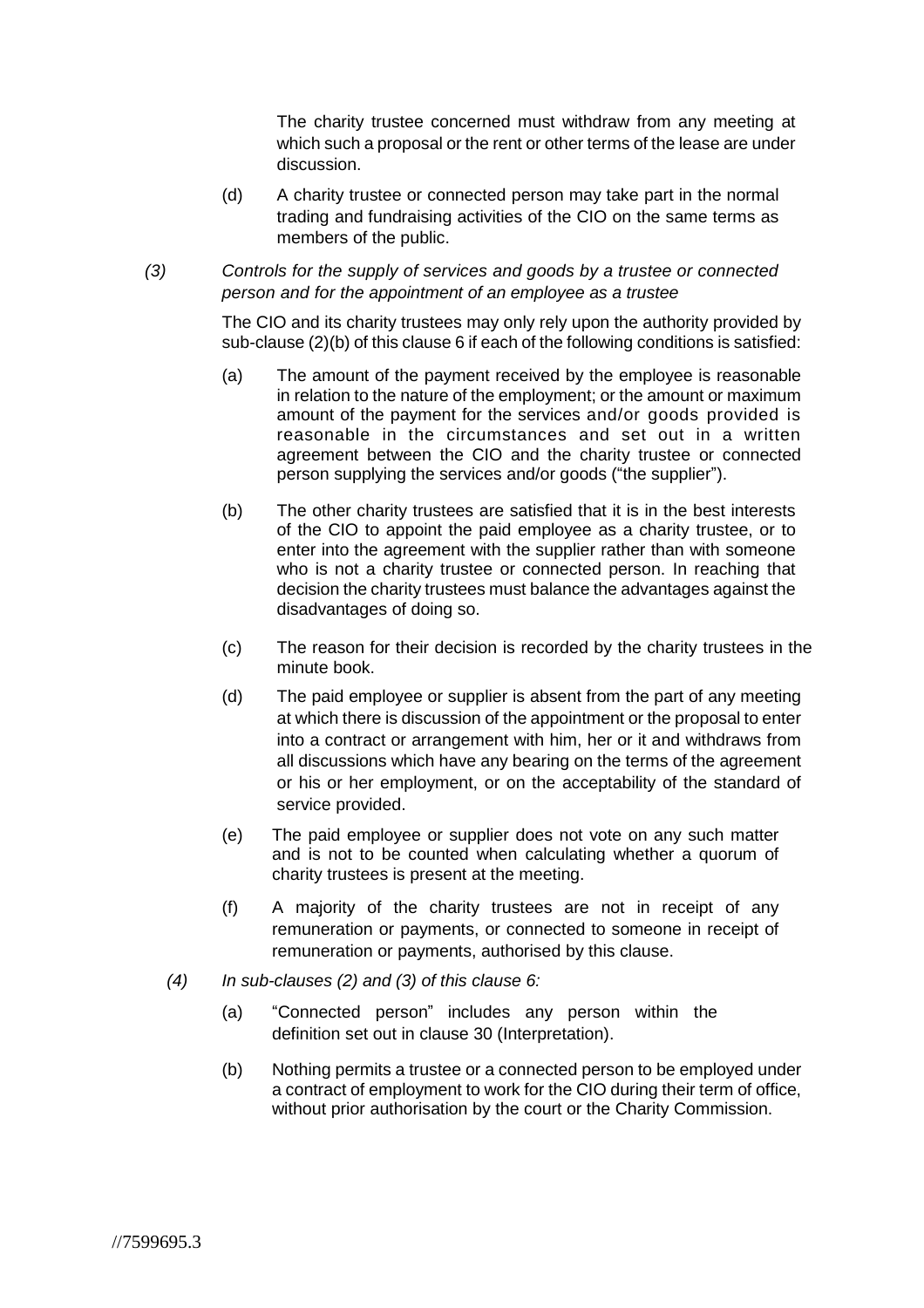# **7. Conflicts of interest and conflicts of loyalty**

- (1) A charity trustee must:
	- (a) declare the nature and extent of any interest, direct or indirect, which he or she or a connected person has in a proposed transaction or arrangement with the CIO or in any transaction or arrangement entered into by the CIO which has not previously been declared; and
	- (b) absent himself or herself from any discussions of the charity trustees in which it is possible that a conflict of interest will arise between his or her duty to act solely in the interests of the CIO and any personal interest (including, but not limited to, any financial interest).
- (2) Any charity trustee absenting himself or herself from any discussions must not vote or be counted as part of the quorum in any decision of the charity trustees on the matter.

# **8. Liability of members to contribute to the assets of the CIO if it is wound up**

If the CIO is wound up, the members of the CIO have no liability to contribute to its assets and no personal responsibility for settling its debts and liabilities.

# **9. Membership of the CIO**

## *(1) Admission of new members*

Membership of the CIO is divided into two kinds:

- (a) Family membership
	- i. Eligibility

Family membership is available to the parents or guardians of all children who attend any group run by the CIO wishing to support the aims of the CIO.

ii. Voting rights

Each family holding family membership will count as one member of the CIO and will be entitled to one vote at any general meetings of the members of the CIO.

- (b) Affiliate membership
	- i. Eligibility

Affiliate membership of the CIO is open to anyone who is interested in furthering its purposes and who, by applying for membership, has indicated his, her or its agreement to become a member and acceptance of the duty of members set out in subclause (3) of this clause 9.

A member may be an individual or corporate body, or an individual or corporate body representing an organisation which is not incorporated.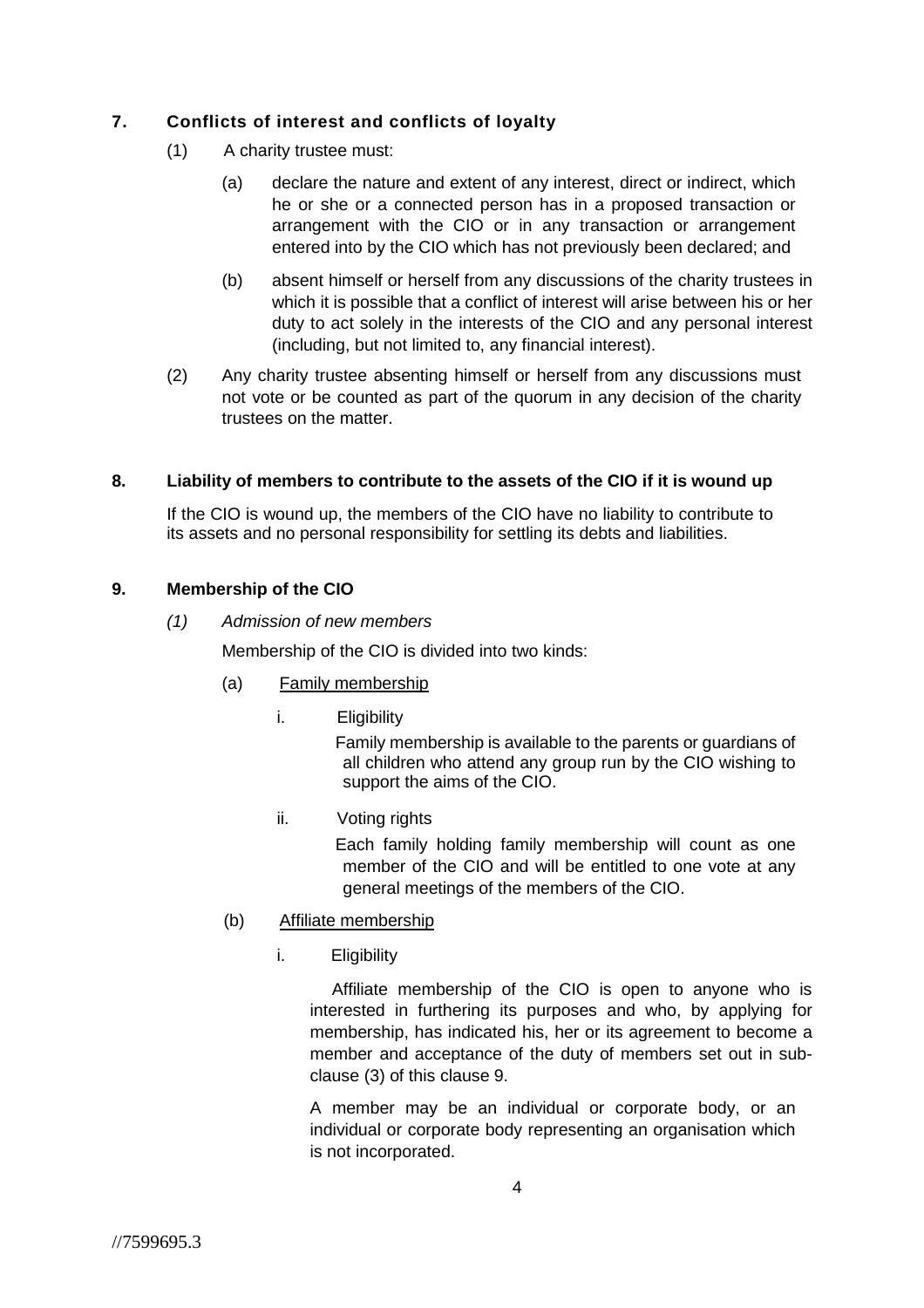ii. Voting rights

Each individual or organisation holding affiliate membership will count as one member of the CIO and will be entitled to one vote at any general meetings of the members of the CIO.

## (c) Admission procedure

The charity trustees:

- i. May require applications for membership to be made in any reasonable way that they decide;
- ii. Shall, if they approve an application for membership, notify the applicant of their decision within 21 days;
- iii. May refuse an application for membership if they believe that it is in the best interests of the CIO for them to do so;
- iv. Shall, if they decide to refuse an application for membership, give the applicant their reasons for doing so within 21 days of the decision being taken and give the applicant the opportunity to appeal against the refusal; and
- v. Shall give fair consideration to any such appeal and shall inform the applicant of their decision, but any decision to confirm refusal of the application for membership shall be final.

# *(2) Transfer of membership*

Membership of the CIO cannot be transferred to anyone else, except in the case of:

- (a) a family with membership of the CIO who may appoint amongst themselves one parent or guardian to act as a representative; or
- (b) an unincorporated organisation, whose membership may be transferred to a new representative. Such transfer of membership does not take effect until the CIO has received written notification of the transfer from the unincorporated organisation.
- *(3) Duty of members*

It is the duty of each member of the CIO to exercise his or her powers as a member of the CIO in the way he or she decides in good faith would be most likely to further the purposes of the CIO.

- *(4) Termination of membership*
	- (a) Membership of the CIO comes to an end:
		- i. if the member dies, or in case of an organisation (or the representative of an organisation) that organisation goes into liquidation or ceases to exist;
		- ii. if the member sends a written notice of resignation or their intention to opt out of membership to the charity trustees;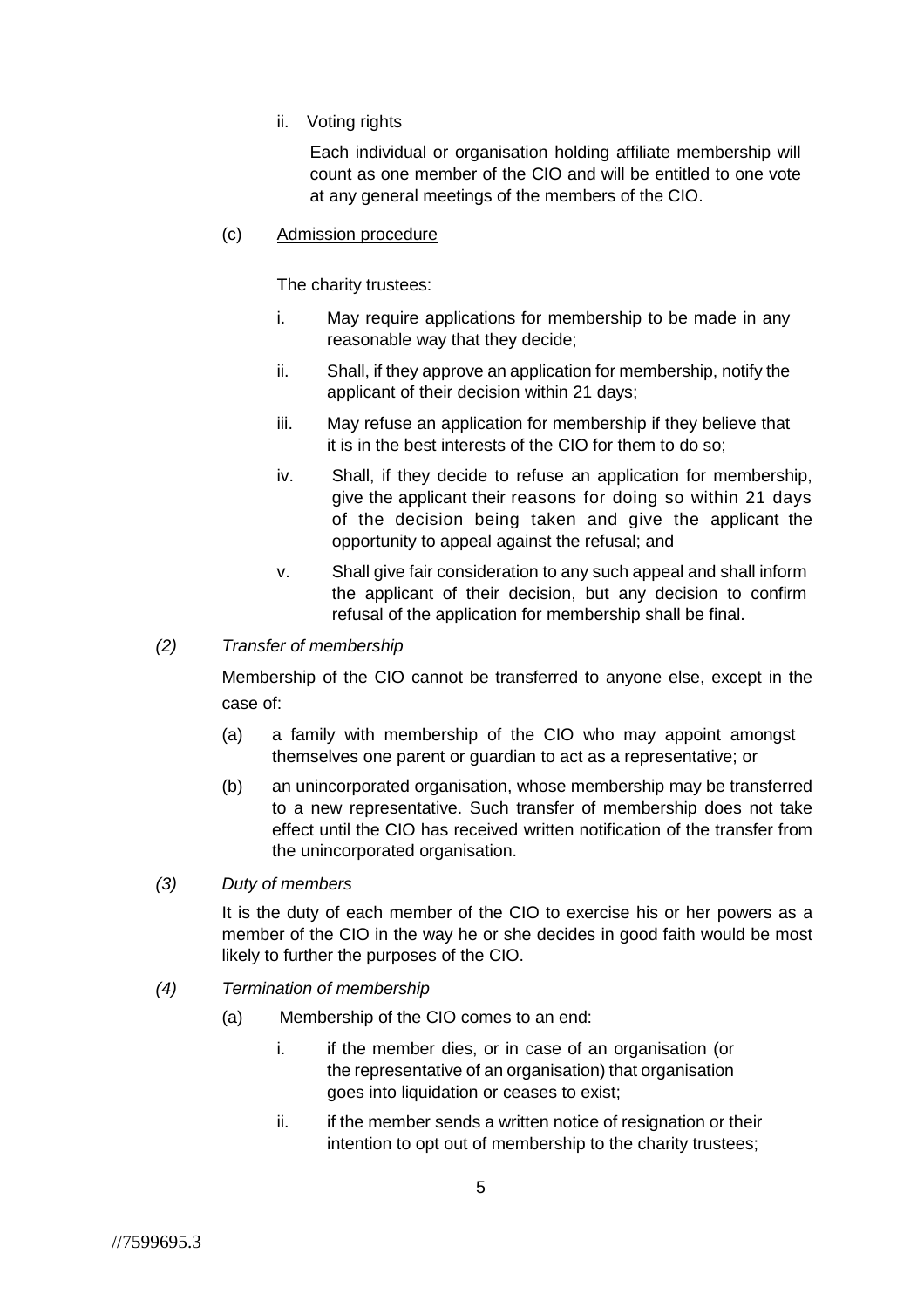- iii. if any sum of money owed by the member to the CIO is not paid in full within six months of its falling due;
- iv. in the case of family members, at the end of the last term in which any child or children of the family attended any group run by the CIO; or
- v. if the charity trustees decide that it is in the best interests of the CIO that the member in question should be removed from membership, and pass a resolution to that effect.
- (b) Before the charity trustees take any decision to remove someone from membership of the CIO they must:
	- i. inform the member of the reasons why it is proposed to remove him, her or it from membership;
	- ii. give the member at least 14 clear days notice in which to make written representations to the charity trustees as to why he, she or it should not be removed from membership;
	- iii. at a duly constituted meeting of the charity trustees, consider whether or not the member should be removed from membership;
	- iv. consider at that meeting any representations which the member makes as to why he, she or it should not be removed; and
	- v. allow the member, or the member's representative, to make those representations in person at that meeting, if the member so chooses.

#### **10. Members' decisions**

- *(1) Decisions that must be taken in a particular way*
	- (a) Any decision to remove a trustee must be taken in accordance with sub-clauses 15(2) and (3).
	- (b) Any decision to amend this constitution must be taken in accordance with clause 28 (Amendment of constitution) of this constitution.
	- (c) Any decision to wind up or dissolve the CIO must be taken in accordance with clause 29 (Voluntary winding up or dissolution) of this constitution. Any decision to amalgamate or transfer the undertaking of the CIO to one or more other CIOs must be taken in accordance with the provisions of the Charities Act 2011.
- *(2) General provisions*

Except for those decisions in sub-clause (1) of this clause 10, decisions of the members of the CIO may be taken either by vote at a general meeting as provided in sub-clause (3) of this clause or by written resolution as provided in sub-clause (4) of this clause.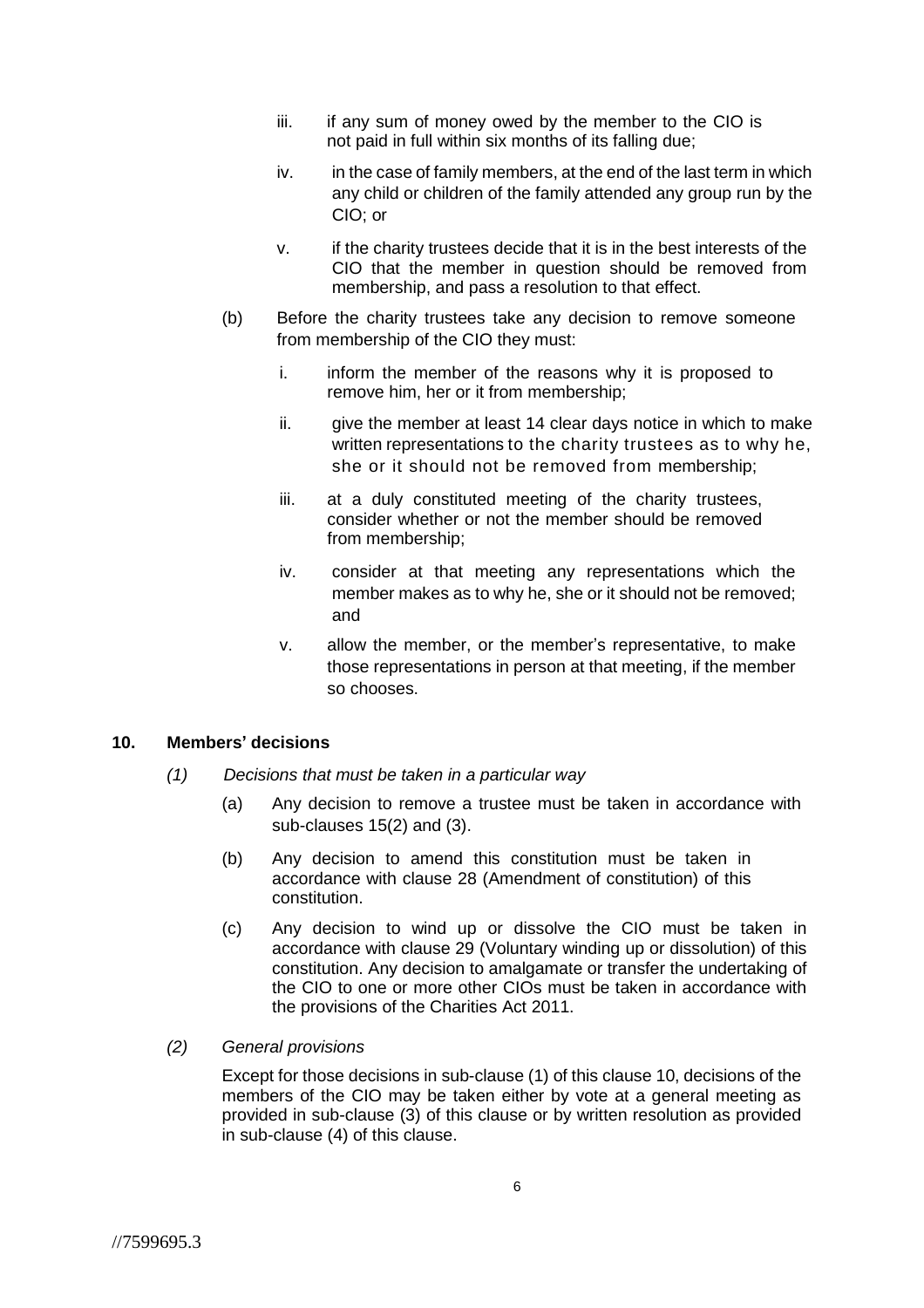#### *(3) Taking ordinary decisions by vote*

Decisions of the members of the CIO may be taken by means of a resolution at a general meeting, held in accordance with clause 11 (General meetings of members) of this constitution. Such a resolution may be passed by a simple majority of votes cast at a meeting (including votes cast by postal or email ballot).

- *(4) Taking ordinary decisions by written resolution without a general meeting*
	- (a) A resolution in writing agreed by a simple majority of all the members entitled to vote upon it shall be effective, provided that:
		- i. a copy of the proposed resolution has been sent out to all the members eligible to vote; and
		- ii. the document or documents in which members have signified their agreement are received at the specified address within the period of 28 days beginning with the circulation date. The document signifying a member's agreement must be authenticated by their signature or in such manner as the CIO has specified.
	- (b) The resolution in writing may comprise several copies to which one or more members have signified their agreement.
	- (c) Eligibility to vote on the resolution is limited to members who are members of the CIO on the date when the proposal is first circulated.
	- (d) A proposal for decision by written resolution by the members may be made at any time by the charity trustees or at the request of not less than 10% of the members of the CIO.
	- (e) The charity trustees must within 21 days of receiving such a request comply with it if:
		- i. the proposal is not frivolous or vexatious, and does not involve the publication of defamatory material;
		- ii. the proposal is stated with sufficient clarity to enable effect to be given to it if it is agreed by the members; and
		- iii. effect can lawfully be given to the proposal if it is so agreed.

## **11. General meetings of the members**

- *(1) Types of general meeting*
	- (a) There must be an annual general meeting (AGM) of the members of the CIO. The first AGM must be held within 18 months of the registration of the CIO, and subsequent AGMs must be held at intervals of not more than 15 months. The AGM must:
		- i. receive the annual statement of accounts (duly audited or examined where applicable);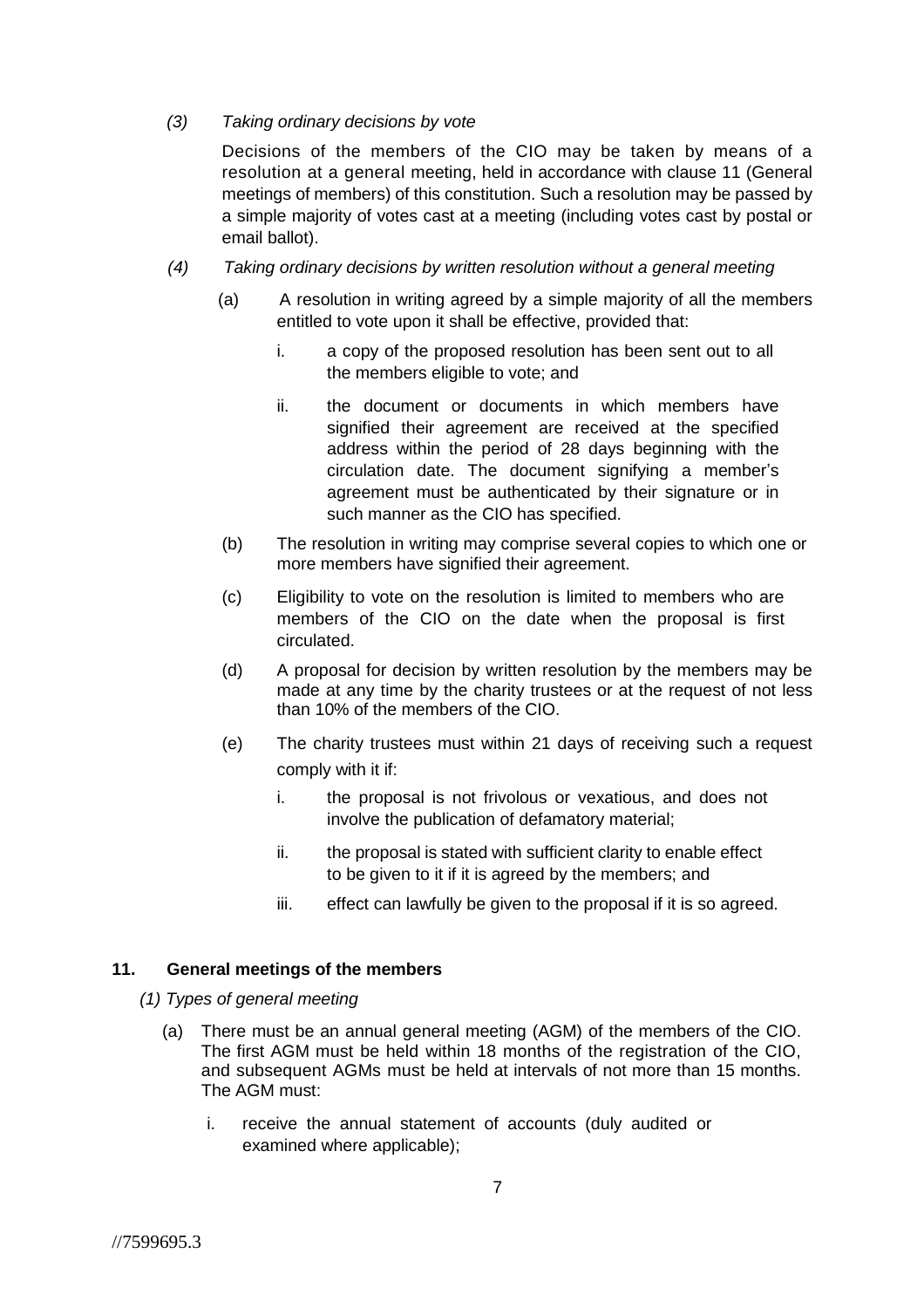- ii. receive the trustees' annual report; and
- iii. elect trustees as required under clause 13 (Appointment of charity trustees) of this constitution.
- (b) Other general meetings of the members of the CIO may be held at any time.
- (c) All general meetings must be held in accordance with the following provisions.
- *(2) Calling general meetings*
	- (a) Any charity trustee or member of the CIO may submit a resolution that may properly be proposed at a general meeting.
	- (b) A resolution may only properly be proposed if it is lawful, and is not defamatory, frivolous or vexatious.
	- (c) The charity trustees:
		- i. must call the annual general meeting of the members of the CIO in accordance with sub-clause (1) of this clause, and identify it as such in the notice of the meeting; and
		- ii. may call any other general meeting of the members at any time.
	- (d) The charity trustees must, within two months, call a general meeting of the members of the CIO if:
		- i. they receive a request to do so from at least one quarter of the members of the CIO; and
		- ii. the request states the general nature of the business to be dealt with at the meeting, and is authenticated by the member(s) making the request.
	- (e) If the charity trustees fail to call a general meeting at the request of its members, then the members who requested the meeting may call a general meeting themselves in accordance with the procedures in this clause 11 (General meetings of the members) of the constitution.
	- (f) The CIO must reimburse any reasonable expenses incurred by the members calling a general meeting by reason of the failure of the charity trustees to duly call the meeting, but the CIO shall be entitled to be indemnified by the charity trustees who were responsible for such failure.
- *(3) Notice of general meetings*
	- (a) The charity trustees or the relevant members of the CIO must give at least 14 clear days notice of any general meeting to all of the members and the charity trustees of the CIO.
	- (b) If it is agreed by not less than 90% of all members of the CIO, any resolution may be proposed and passed at the meeting even though the notice period within sub-clause (3)(a) of this clause has not been met. This sub-clause does not apply where a specific period of notice is strictly required by another clause in this constitution, by the Charities Act 2011 or by the General Regulations.
	- (c) The notice of any general meeting must:
		- i. state the time and date of meeting;
		- ii. give the address at which the meeting is to take place;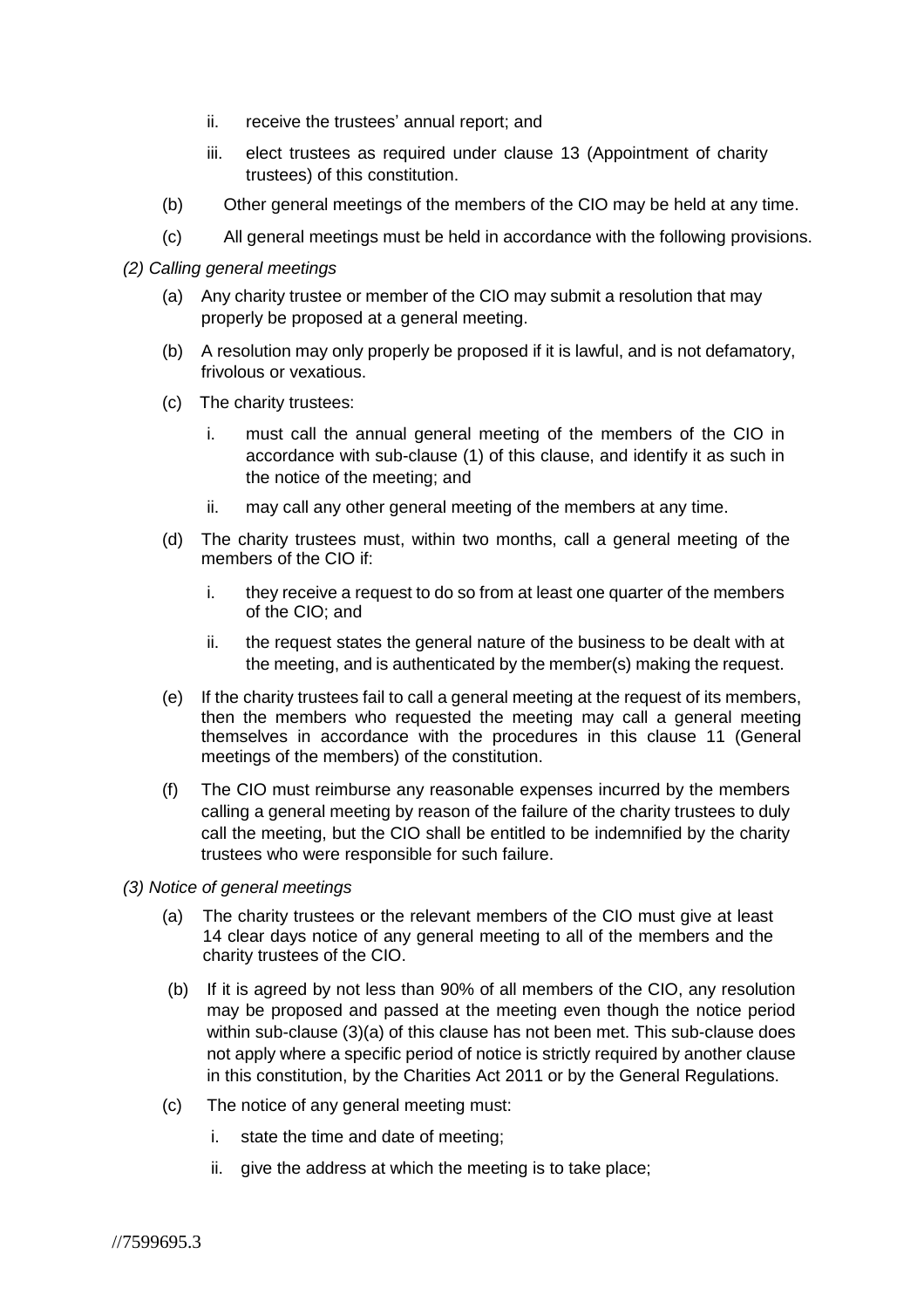- iii. give particulars of any resolution which is to be moved at the meeting, and of the general nature of any other business to be dealt with at the meeting;
- iv. if a proposal to alter the constitution of the CIO is considered at the meeting, include the text of the proposed alteration; and
- v. include, with the notice for the AGM, the annual statement of accounts and trustees' annual report, details of persons who have so far notified their willingness to stand for election or re-election as trustee or, where allowed under clause 22 (Use of electronic communication), details of where the information may be found on the CIO's website.
- (d) Proof that an envelope containing a notice was properly addressed, prepaid and posted, or that an electronic form of notice was properly addressed and sent, shall be conclusive evidence that the notice was given. Notice shall be deemed to be given 48 hours after it was posted or sent.
- (e) The proceedings of a meeting shall not be invalidated because a member who was entitled to receive notice of the meeting did not receive it because of accidental omission by the CIO.
- *(4) Chairing of general meetings*

The person nominated as chair by the charity trustees under sub-clause 19(2) (Chairing of meetings) shall, if present and willing to act, chair the meeting. Subject to that, the members of the CIO who are present at a general meeting shall appoint a chair for the meeting.

- *(5) Quorum at general meetings*
	- (a) No business may be transacted at any general meeting of the members of the CIO unless a quorum is present.
	- (b) Subject to the following provisions, the quorum for general meetings shall be the greater of 5% or three members. Any individual with membership, or any organisation or family represented by a person in accordance with sub-clause (9) of this clause, who is present at the meeting is counted in the quorum.
	- (c) If at any time during the meeting a quorum ceases to be present, the meeting may discuss issues and make recommendations to the trustees, but may not make any decisions. If decisions are required which must be made by a meeting of the members, the meeting must be adjourned.
	- (d) If the meeting has been called by or at the request of the members in accordance with sub-clause (2)(e) of this clause 11 and a quorum is not presented within 15 minutes of the starting time specified in the notice of the meeting, the meeting is closed.
	- (e) If the meeting has been called in any other way and a quorum is not present within 15 minutes of the starting time specified in the notice of the meeting, the chair must adjourn the meeting. The date, time and place at which the meeting will resume must be notified to the CIO's members at least seven clear days before the date on which it will resume.
	- (f) If a quorum is not present within 15 minutes of the start time of any adjourned meeting, the members present at the meeting constitute a quorum.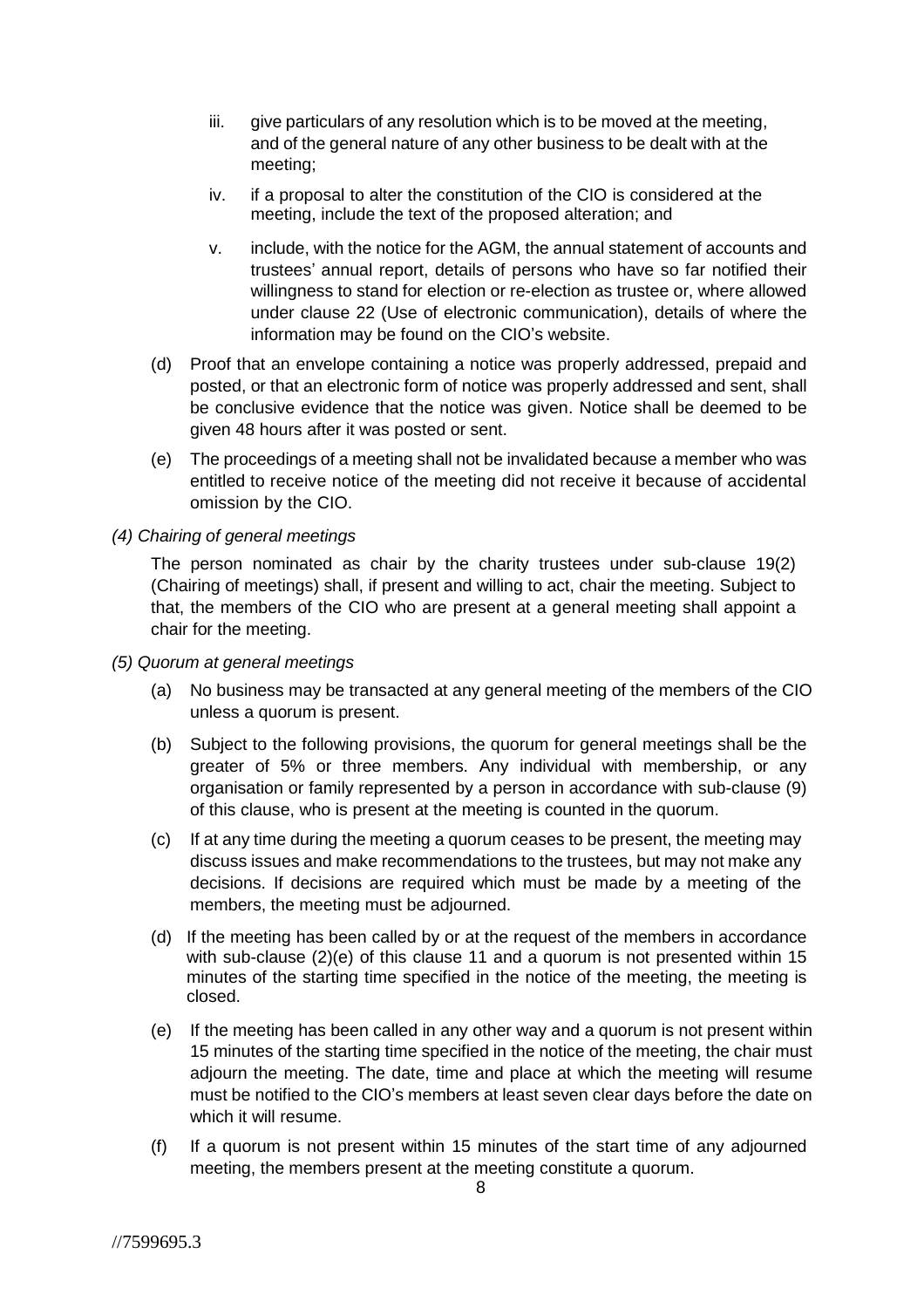- *(6) Voting at general meetings*
	- (a) Any decisions other than those within clause 10(1) (Decisions that must be taken in a particular way) shall be taken by a simple majority of votes cast at the meeting (including postal or email votes). Every member of the CIO has one vote.
	- (b) A resolution put to the vote of a meeting shall be decided on a show of hands, unless a poll is duly demanded by the chair or by at least 10% of the members present at the meeting.
	- (c) A poll demanded on the election of a person to chair the meeting or on a question of adjournment must be taken immediately.
	- (d) A poll on any other matter may be taken:
		- i. at the meeting at which it was demanded;
		- ii. at some other time and place specified by the chair; or
		- iii. through the use of postal or electronic communications;

provided that the result of the poll is announced within 30 days of the demand for the poll. The manner of the poll shall be decided by the chair of the meeting.

- (e) In the event of an equality of votes, whether on a show of hands or on a poll, the chair of the meeting shall have a second, or casting, vote.
- (f) Any objection to the qualification of any voter must be raised at the meeting at which the vote is cast and the decision of the chair of the meeting shall be final.
- *(7) Adjournment of meetings*

The chair may, with the consent of a meeting at which a quorum is present (and shall if so directed by the meeting), adjourn the meeting to another time and/or place. No business may be transacted at an adjourned meeting except business which could properly have been transacted at the original meeting.

- *(8) Postal and email voting*
	- (a) The CIO may, if the charity trustees so decide, allow the members to vote by post or electronic mail ("email") to elect charity trustees or to make a decision on any matter that is being decided at a general meeting of the members.
	- (b) The charity trustees must appoint at least two independent scrutineers to supervise the conduct of the postal/email ballot and the counting of votes.
	- (c) If postal and/or email voting is to be allowed on a matter, the CIO must send a notice to the members of the CIO at least 21 days before the deadline for receipt of votes cast in this way.
	- (d) Notice may be sent either by email, if the member has agreed to receive notices in this way under clause 22 (Use of electronic communication), or by post to all other members and must include:
		- i. an explanation of the purpose of the vote;
		- ii. the voting procedure to be followed by the member; and
		- iii. a voting form capable of being returned by email or post to the CIO, which contains details of the resolution being put to a vote or of the candidates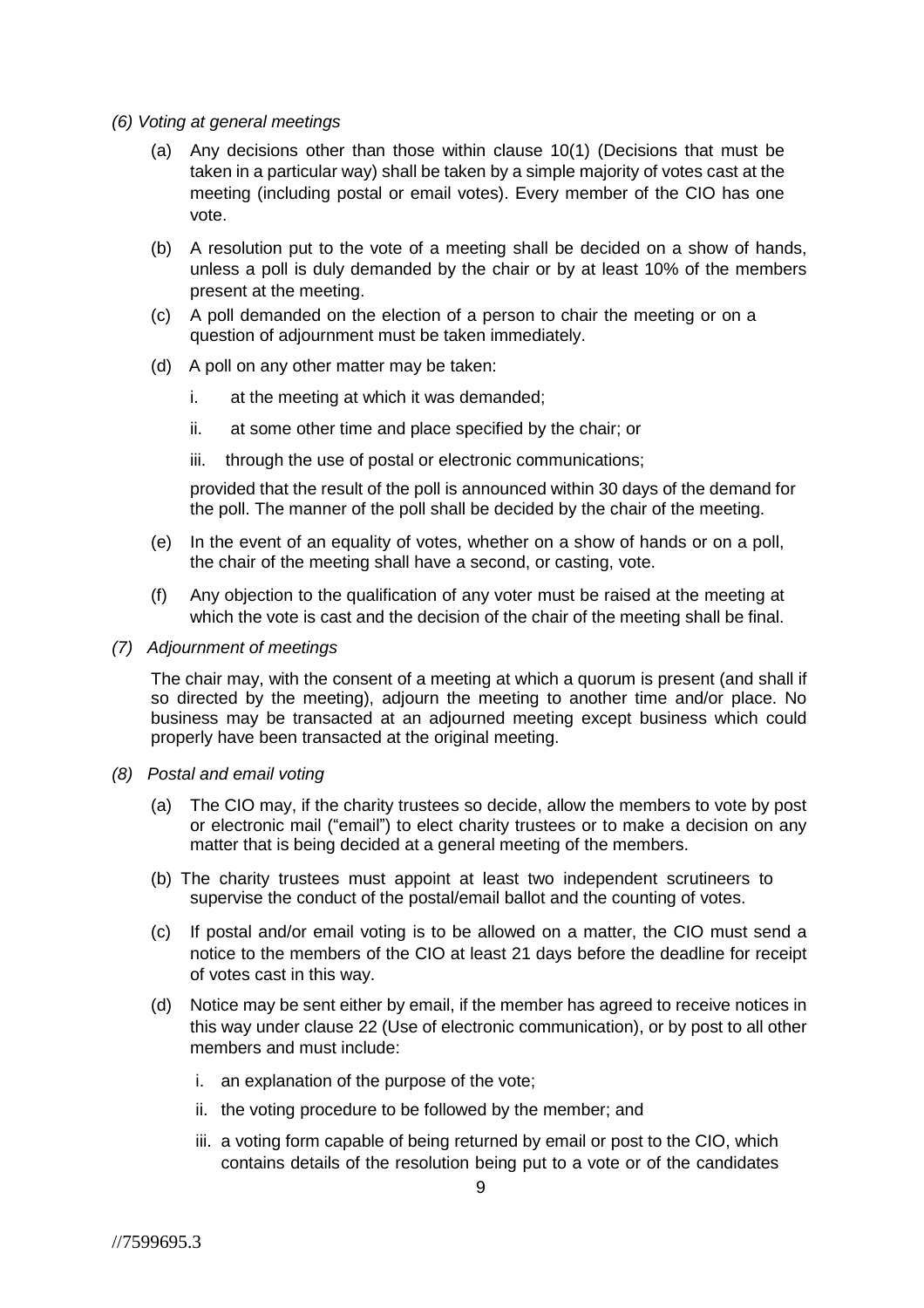for election, as applicable.

- (e) The voting procedure must:
	- i. require all forms returned by post to have the member's name and signature at the top of the form and to be addressed to 'The Scrutineers for Marlow Bottom Pre-School Playgroup CIO', at such postal address as is specified;
	- ii. require all votes cast by email to have the member's name to be at the top of the email and to be returned to an email address used only for this purpose and accessed only by a scrutineer;
	- iii. specify the closing date and time for receipts of votes; and
	- iv. state that any votes received after the closing date or not complying with the voting procedure will be invalid and not be counted.
	- (f) For postal and email votes, the scrutineers must cut off and retain the top of the form or email (with the member's name and/or signature). A scrutineer must record on this whether the vote has been counted and, if the vote has been declared invalid, the reason for such declaration. This provides the evidence of whether the member's vote was valid or invalid.
	- (g) Votes cast by post or email must be counted by all the scrutineers before the meeting at which the vote is to be taken. The scrutineers must provide written confirmation of the total number of valid and invalid votes, making a list of members casting valid votes and a separate list of members casting votes which were invalid. These lists must be provided to a charity trustee or other person overseeing admission to, and voting at, the general meeting.
	- (h) A member who has cast a valid postal or email vote must not vote or be counted in the quorum for any part if the meeting on which he, she or it has already cast a valid vote. A member who has cast an invalid vote by post or email is allowed to vote at the meeting and counts towards the quorum.
	- (i) Only after votes taken by hand or by poll at, or after, the meeting have been counted shall the scrutineers declare the result of the valid postal and email votes received, and these votes shall be included in the declaration of the result of the vote.
	- (j) Following the final declaration of the result of the vote, the scrutineers must provide to a charity trustee or other authorised person separate bundles containing:
		- i. the evidence of members submitting valid postal and email votes;
		- ii. the evidence of members submitting invalid votes;
		- iii. the valid votes; and
		- iv. the invalid votes.
	- (k) Any dispute about the conduct of a postal or email ballot must be referred initially to a panel set up by the charity trustees to consist of two trustees and two persons independent of the CIO. If the dispute cannot be satisfactorily resolved via the panel, it must be referred to the Electoral Reform Society.
- *(9) Representation of families, organisations and corporate members*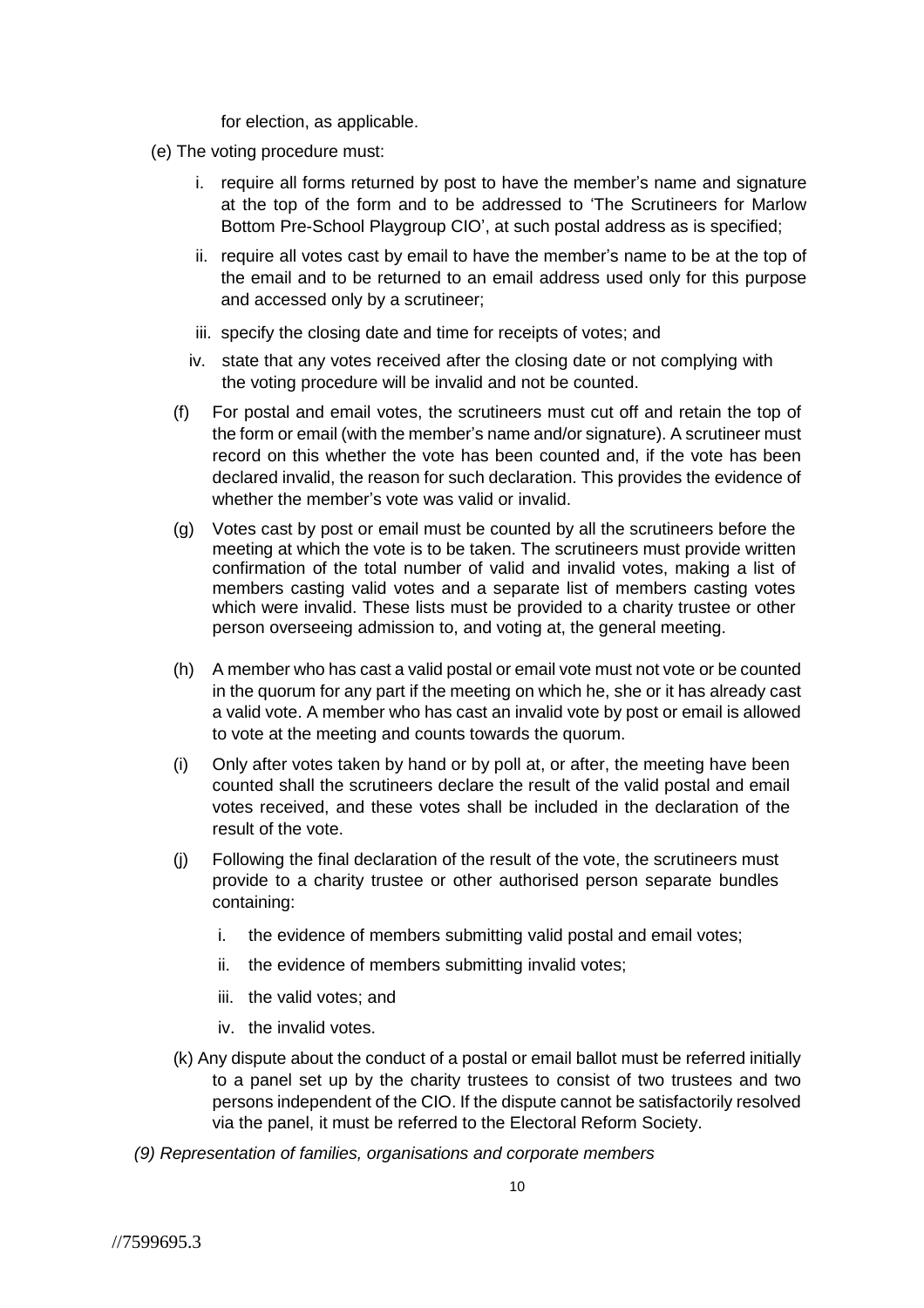A family, organisation or a corporate body that is a member of the CIO may nominate one person to act as its representative at any general meeting of the CIO or to vote by post or email. In the case of a family member, the representative must be a parent or guardian of a child who attends a group run by the CIO.

The representative is entitled to exercise the same powers on behalf of the family, organisation or corporate body as they could exercise as an individual with membership of the CIO.

## **12. Charity trustees**

*(1) Functions and duties of charity trustees*

The charity trustees shall manage the affairs of the CIO and may for that purpose exercise all the powers of the CIO. The charity trustees may regulate their functions and duties as they see fit. It is the duty of each charity trustee:

- (a) to exercise his or her powers and to perform his or her functions as a trustee of the CIO in the way he or she decides in good faith would be most likely to further the purposes of the CIO; and
- (b) to exercise, in the performance of those functions, such care and skill as is reasonable in the circumstances having regard in particular to:
	- i. any special knowledge or experience that he or she has or holds himself or herself out as having; and
	- ii. if he or she acts as a charity trustee of the CIO in the course of business or profession, to any special knowledge or experience that it is reasonable to expect of a person acting in the course of that kind of business or profession.
- *(2) Eligibility for trusteeship*
	- (a) Every charity trustee must be a natural person.
	- (b) No one may be appointed as a charity trustee:
		- i. if he or she is not a member of the CIO, or a nominated representative of a family or an organisation that is a member of the CIO, at the time of their appointment;
		- ii. if he or she is under the age of 16 years; or
		- iii. if he or she would automatically cease to hold office under the provisions of clause 15(1)(f).
	- (c) No one is entitled to act as a charity trustee, whether on appointment or on any reappointment, until he or she has expressly acknowledged, in whatever way the charity trustees decide, his or her acceptance of the office of charity trustee.
	- (d) The total number of trustees under the age of 18 years must not at any time be more than half of the total number of trustees in office.

*(3) Number of charity trustees*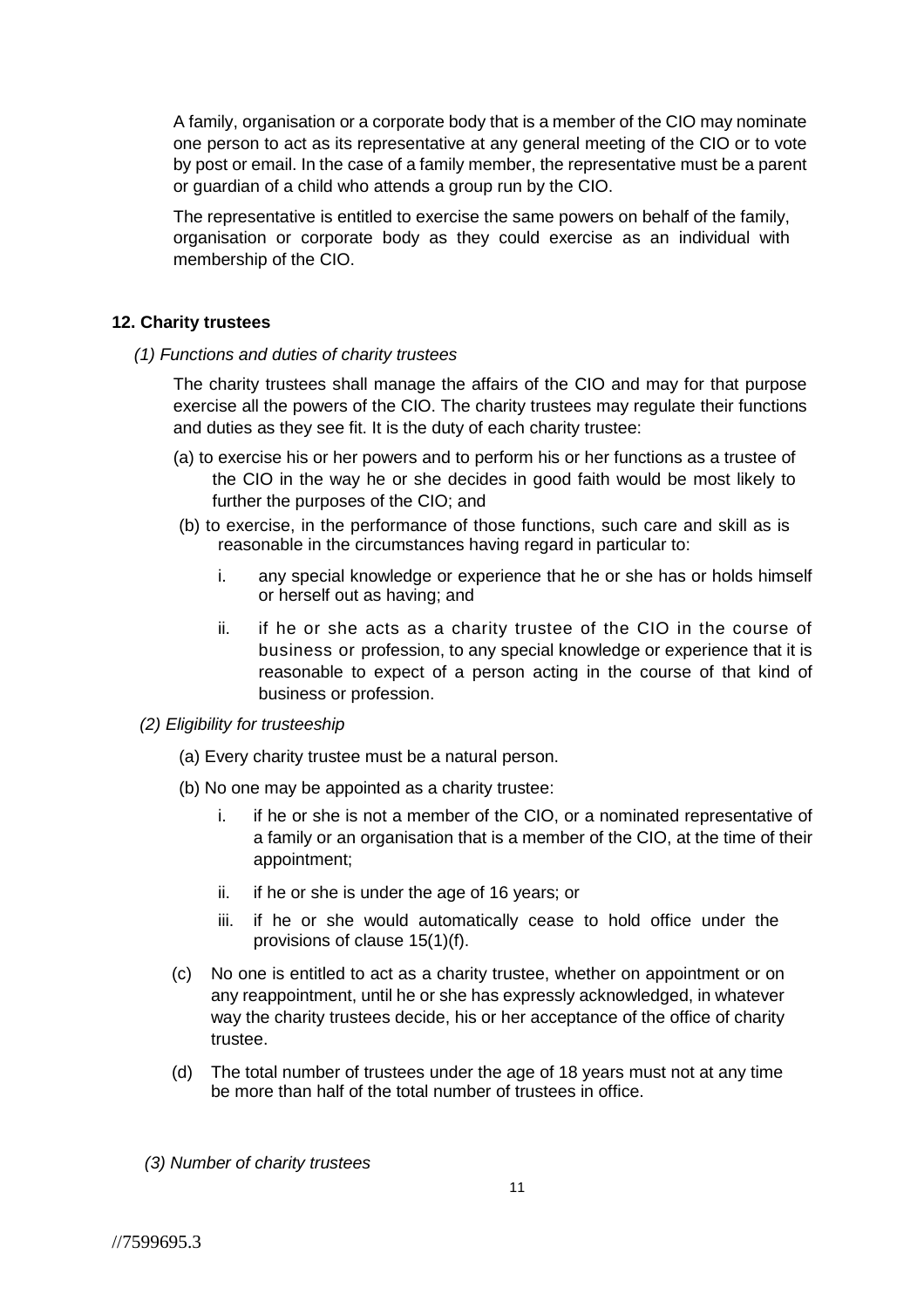- (a) There must be at least three charity trustees. If the number falls below this minimum, the remaining trustee or trustees may act only to call a meeting of the charity trustees, or to appoint a new charity trustee.
- (b) The maximum number of charity trustees is 12. The charity trustees may not appoint any charity trustee if, as a result, the number of charity trustees would exceed the maximum.
- *(4) First charity trustees*

The first trustees of the CIO are:

Nicola Joy Patel

Robert Bundock

Matthew Lee

Jane Louise Hawksworth

Sally Joanna Sellers

Joanne Caldwell

Christopher Richard Stevens

(5) *Transitional Provisions*

The first trustees of the CIO will hold office as charity trustees until the first AGM of the CIO is held, at which they may stand for election as trustees. For the avoidance of doubt, the period the first trustees hold office prior to the first AGM of the CIO shall count as one term of office for the purposes of clause 16 to calculate how many consecutive terms of office each trustee has held.

## **13. Appointment of charity trustees**

- (1) The charity trustees are appointed at the AGM of the CIO to serve for a term of one year and shall retire from office with effect from the conclusion of the AGM following their appointment.
- (2) Any vacancies not filled at the AGM may be filled as provided in sub-clause (3) of this clause 13.
- (3) The members or the charity trustees may at any time decide to appoint a new charity trustee, whether in place of a charity trustee who has retired or been removed in accordance with clause 15 (Retirement and removal of charity trustees), or as an additional charity trustee, provided that the limit specified in sub-clause 12(3) (Number of charity trustees) would not as a result be exceeded. A person so appointed shall hold office until the CIO's next AGM.
- (4) Where an individual is appointed as a charity trustee, it is that individual who is the charity trustee. No other individual with whom they share membership shall be entitled to stand in their place at meetings of the charity trustees or have any other rights as a charity trustee.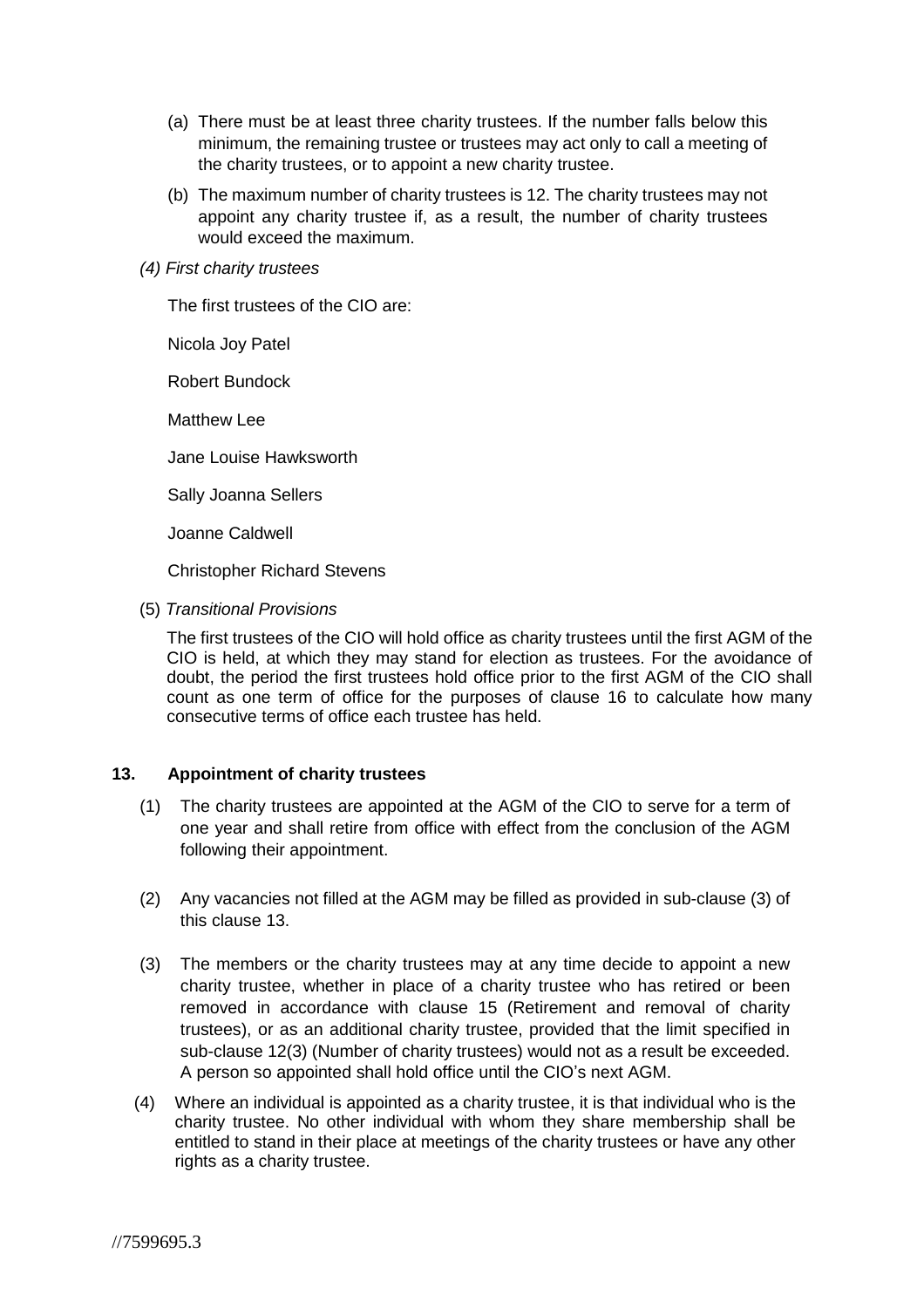(5) To encourage parental involvement, at least two thirds of the charity trustees shall normally at the time of election be family members. In the event that this figure cannot be achieved however, the CIO may elect affiliate members to make up the balance of the charity trustees.

#### **14. Information for new charity trustees**

The charity trustees will make available to each new charity trustee, on or before his or her first appointment:

- (1)a copy of this constitution and any amendments made to it;
- (2)a copy of the CIO's latest trustees' annual report and statement of accounts; and
- (3) a copy of the roles and responsibilities of trustees as produced by the Charity Commission.

#### **15. Retirement and removal of charity trustees**

(1) A charity trustee ceases to hold office if he or she:

- (a) retires by notifying the CIO in writing (but only if enough charity trustees will remain in office when the notice of resignation takes effect to satisfy clause 12(3) (Number of trustees));
- (b) is absent without permission of the charity trustees from all their meetings held within a period of six months and the charity trustees resolve that his or her office be vacated;
- (c) dies;
- (d) becomes incapable by reason of mental disorder, illness or injury of managing and administering his or her own affairs;
- (e) is removed by the charity trustees or the members of the CIO in accordance with subclauses (2) and (3) of this clause; or
- (f) is disqualified from acting as a charity trustee by virtue of sections 178 and 179 of the Charities Act 2011 (or any statutory re-enactment or modification of that provision).
- (2) A charity trustee shall be removed from office if a resolution to remove that trustee is proposed at a meeting of the charity trustees or a general meeting of the members called for that purpose and properly convened in accordance with clause 19 (Meetings and proceedings of the charity trustees) or clause 11 (General meetings of the members), and the resolution is passed by a two-thirds majority of votes cast at the meeting.
- (3) Before the charity trustees or the members of the CIO take any decision to remove someone as a charity trustee of the CIO they must:
	- (a) inform the individual of the reasons why it is proposed to remove him or her as a charity trustee, specifying the circumstances alleged to justify removal from office;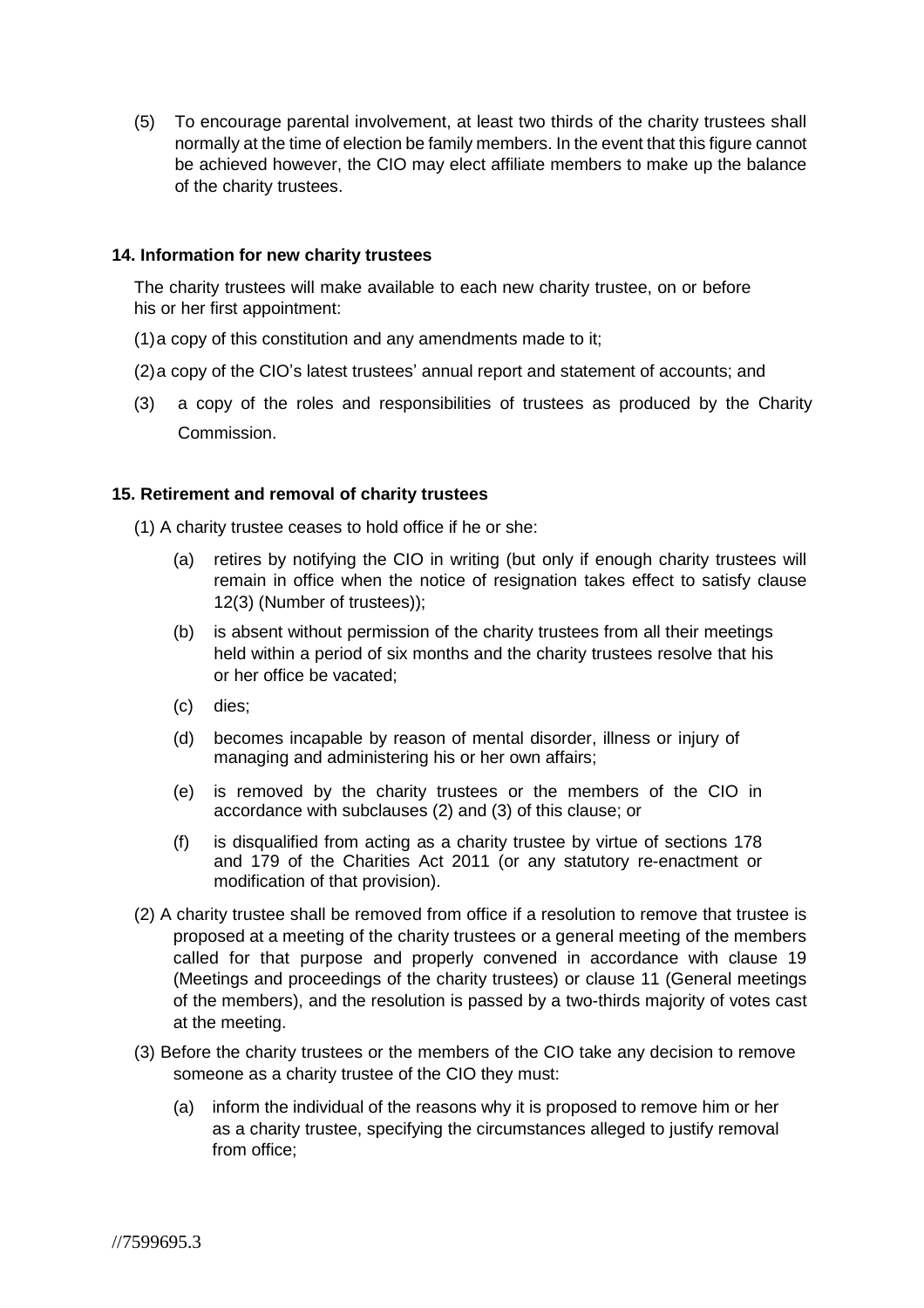- (b) give the individual at least 14 clear days notice in which to make written representations to the charity trustees or the members as to why he or she should not be removed as a charity trustee;
- (c) at a duly constituted meeting of the charity trustees or general meeting of the members, consider whether or not the individual should be removed as a charity trustee;
- (d) consider at that meeting any representations which the charity trustee makes as to why he or she should not be removed; and
- (e) allow the charity trustee, or the charity trustee's representative, to make those representations in person at that meeting, if the charity trustee so chooses.

#### **16. Reappointment of charity trustees**

Any person who retires as a charity trustee at the CIO's AGM or by giving notice to the CIO is eligible for reappointment. A charity trustee who has served for six consecutive terms may not be reappointed for a seventh consecutive term, but may be reappointed after an interval of at least one year.

## **17. Taking of decisions by charity trustees**

Except the decision to remove a trustee, which must be taken in accordance with subclauses 15(2) and (3), any decision of the trustees may be taken either:

- (1) at a meeting of the charity trustees; or
- (2) by a resolution in writing or electronic form agreed by all of the charity trustees, which may comprise either a single document or several documents containing the text of the resolution in like form to which one or more charity trustees has signified their agreement.

#### **18. Delegation of charity trustees**

- (1) The charity trustee may delegate any of their powers or functions to a committee or committees, and, if they do, they must determine the terms and conditions on which the delegation is made. The charity trustees may at any time alter those terms and conditions, or revoke the delegation.
- (2) This power is in addition to the power of delegation in the General Regulations and any other power of delegation available to the charity trustees, but is subject to the following requirements:
	- (a) a committee may consist of two or more persons, but at least one member of each committee must be a charity trustee;
	- (b) the acts and proceedings of any committee must be brought to the attention of the charity trustees as a whole as soon as is reasonably practicable for authorisation; and
	- (c) the charity trustees shall from time to time review the arrangements, which they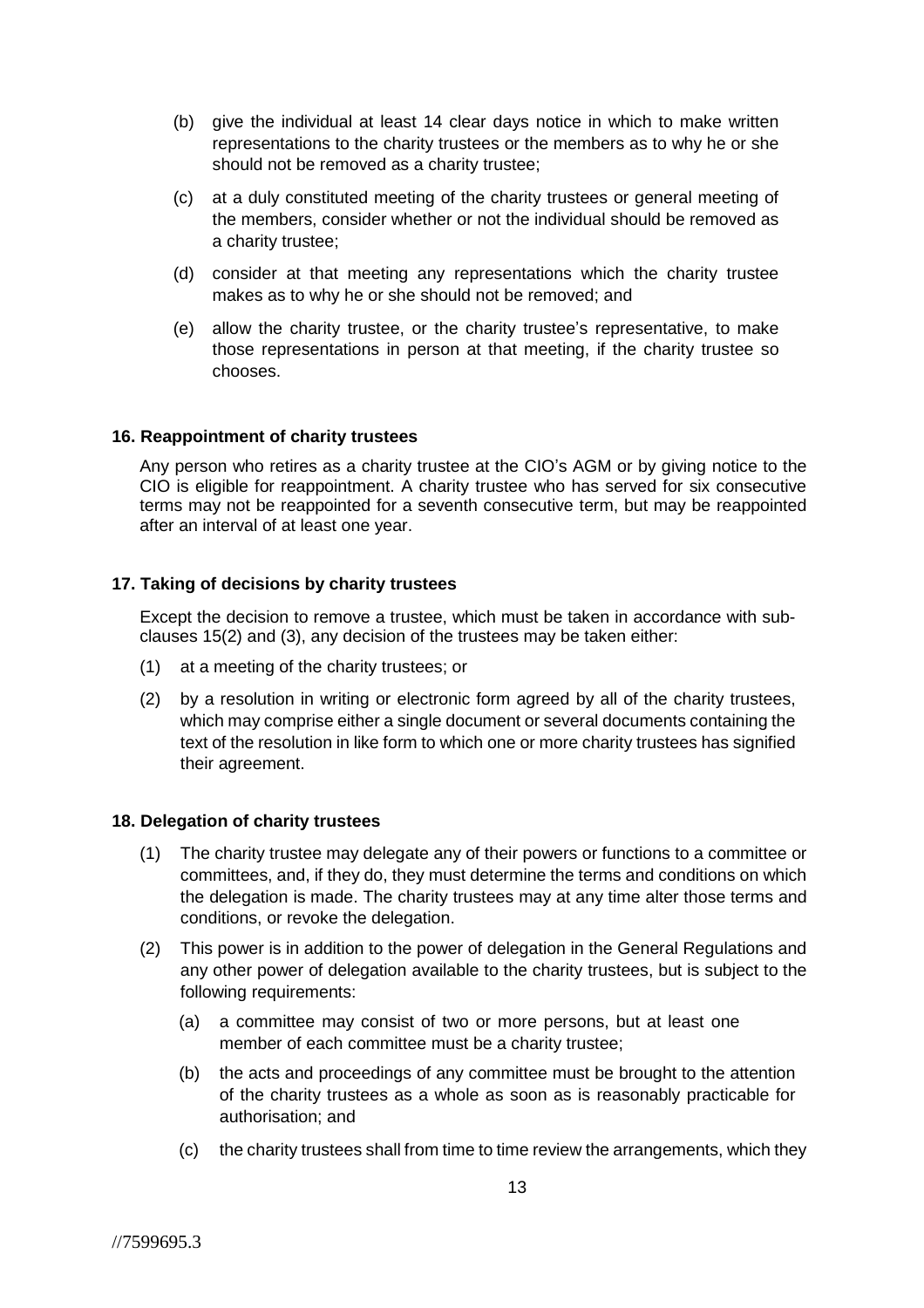have made for the delegation of their powers.

#### **19. Meetings and proceedings of charity trustees**

- *(1) Calling meetings*
	- (a) Any charity trustee may call a meeting of the charity trustees.
	- (b) Subject to that, the charity trustees shall decide how their meetings are to be called, and what notice is required.
- *(2) Chairing of meetings*

The charity trustees may appoint one of their number to chair their meetings and may at any time revoke such appointment. If no-one has been so appointed, or if the person appointed is unwilling to preside or is not present within 10 minutes of the starting time of the meeting, the charity trustees present shall appoint one of their number to chair that meeting.

- *(3) Procedure at meetings*
	- (a) No decision shall be taken at a meeting unless a quorum is present at the time when the decision is taken. The quorum is half the charity trustees, or such larger number as the charity trustees may decide from time to time. A charity trustee shall not be counted in the quorum when any decision is made about a matter upon which he or she is not entitled to vote.
	- (b) Subject to clause 7 (Conflicts of interest and conflicts of loyalty) of this constitution, each charity trustee will have one vote at meetings of the charity trustees.
	- (c) Questions arising at a meeting shall be decided by a majority of those eligible to vote.
	- (d) In the case of an equality of votes, the chair shall have a second or casting vote.
- *(4) Participation in meetings by electronic means*
	- (a) A meeting may be held by suitable electronic means agreed by the charity trustees, in which each participant may communicate with all the other participants.
	- (b) Any charity trustee participating at a meeting in such a manner shall qualify as being present at the meeting.
	- (c) Meetings held by electronic means must comply with rules for meetings, including chairing and the taking of minutes.

# **20. Saving provisions**

- (1) All decisions of the charity trustees, or of a committee of charity trustees, shall be valid despite the participation in any vote of a charity trustee:
	- (a) who is disqualified from holding office;
	- (b) who has previously retired or had been obliged by the constitution to vacate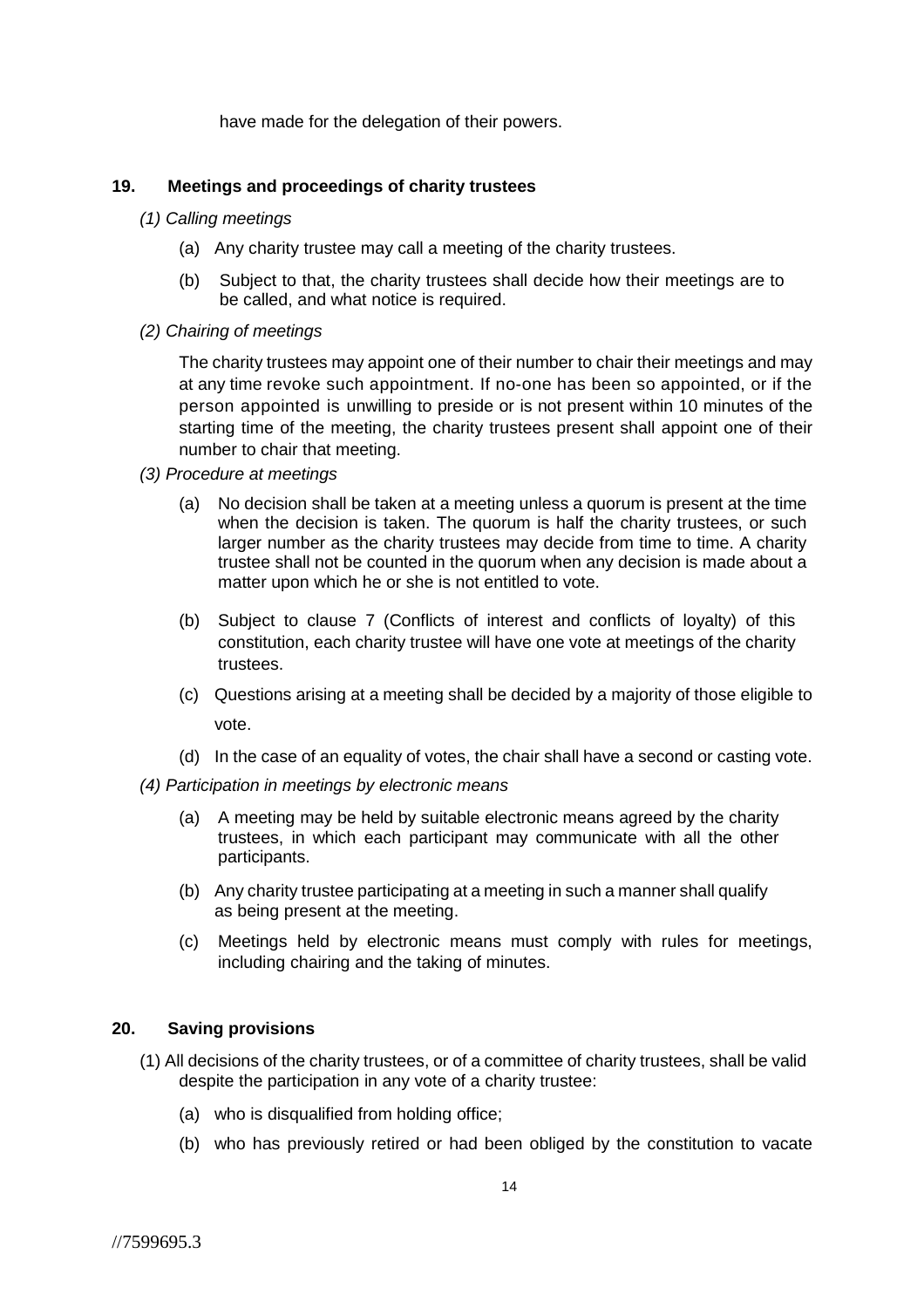office; or

(c) who was not entitled to vote on the matter, whether by reason of a conflict of interest or otherwise;

if, without the vote of that charity trustee and that charity trustee being counted in the quorum, the decision has been made by a majority of the charity trustees at a quorate meeting.

(2) Nothing in this clause permits a charity trustee to keep any benefit that may be conferred upon him or her by a resolution of the charity trustees or of a committee of charity trustees if, but for sub-clause (1), the resolution would have been void, or if the charity trustee has not complied with clause 6 (Benefits and payments to charity trustees and connected persons) or clause 7 (Conflicts of interest and conflicts of loyalty).

#### **21. Execution of documents**

- (1) The CIO shall execute documents by signature.
- (2) A document is validly executed as a deed if signed by two of the charity trustees and a simple contract is validly executed if it is signed by one trustee.

## **22. Use of electronic communications**

*(1) General*

The CIO will comply with the requirements of the Communications Provisions in the General Regulations and in particular:

- (a) The requirement to provide within 21 days to any member on request a hard copy of any document or information sent to the member in electronic form.
- (b) Any requirements to provide information to the Charity Commission in a particular form or manner.
- *(2) To the CIO*

Any member or charity trustee of the CIO may communicate electronically with the CIO to an address specified by the CIO for the purpose, so long as the communication is authenticated in a manner which is satisfactory to the CIO.

- *(3) By the CIO*
	- (a) Any member or charity trustee of the CIO, by providing the CIO with his or her email address, is taken to have agreed to receive communications from the CIO in electronic form at that address, unless they have indicated to the CIO an unwillingness to receive such electronic communications.
	- (b) The charity trustees may, subject to compliance with any legal requirements, by means of publication on its website:
		- i. provide the members with the notice referred to in clause 11(3) (Notice of general meetings);
		- ii. give charity trustees notice of their meetings in accordance with clause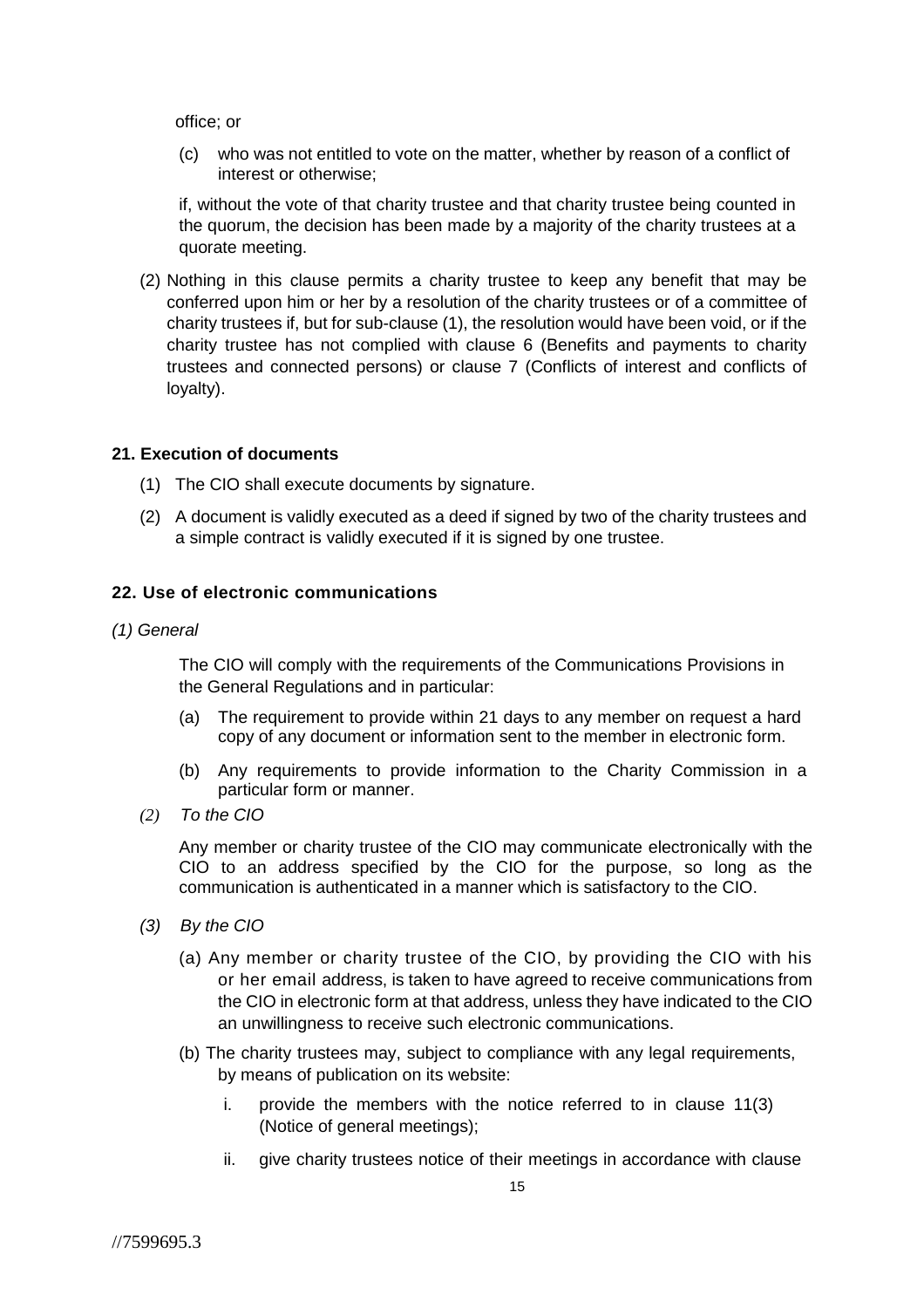- 19(1) (Calling meetings); and
- iii. submit a proposal to the members or charity trustees for a decision by written resolution or postal vote in accordance with the CIO's powers under clause 10 (Members' decisions), 17(2) (Taking of decisions by charity trustees) or 11(8) (Postal and email voting).
- (c) The charity trustees must:
	- i. take reasonable steps to ensure that members and charity trustees are promptly notified of the publication of any such notice or proposal; and
	- ii. send any such notice or proposal in hard copy form to any member or charity trustee who has not consented to receive communications in electronic form.

## **23.Keeping of registers**

The CIO must comply with its obligations under the General Regulations in relation to the keeping of, and provision of access to, registers of its members and charity trustees.

#### **24.Minutes**

The charity trustees must keep minutes of all:

- (1) allocations of functions and duties made by the charity trustees;
- (2) proceedings at general meetings of the CIO, at meetings of the charity trustees and at meetings of the committees of charity trustees, including:
	- (a) the names of the individuals present at the meeting;
	- (b) the decisions made at the meetings;
	- (c) where appropriate, the reasons for and any actions arising from the decisions; and
	- (d) any other material details regarding the meeting;
- (3) decisions made by the charity trustees otherwise than in meetings.

#### **25. Accounting records, accounts, annual reports and returns, register maintenance**

- (1) The charity trustees must comply with their obligations under the Charities Act 2011 with regard to the keeping of accounting records, to the preparation and scrutiny of statements of accounts, and to the preparation of annual reports and returns.
- (2) The statements of accounts, reports and returns must be sent to the Charity Commission within 10 months of the financial year end.
- (3) The charity trustees must inform the Charity Commission within 28 days of any change in the particulars of the CIO entered on the Central Register of Charities.
- (4) An up to date written statement of accounts shall normally be presented at each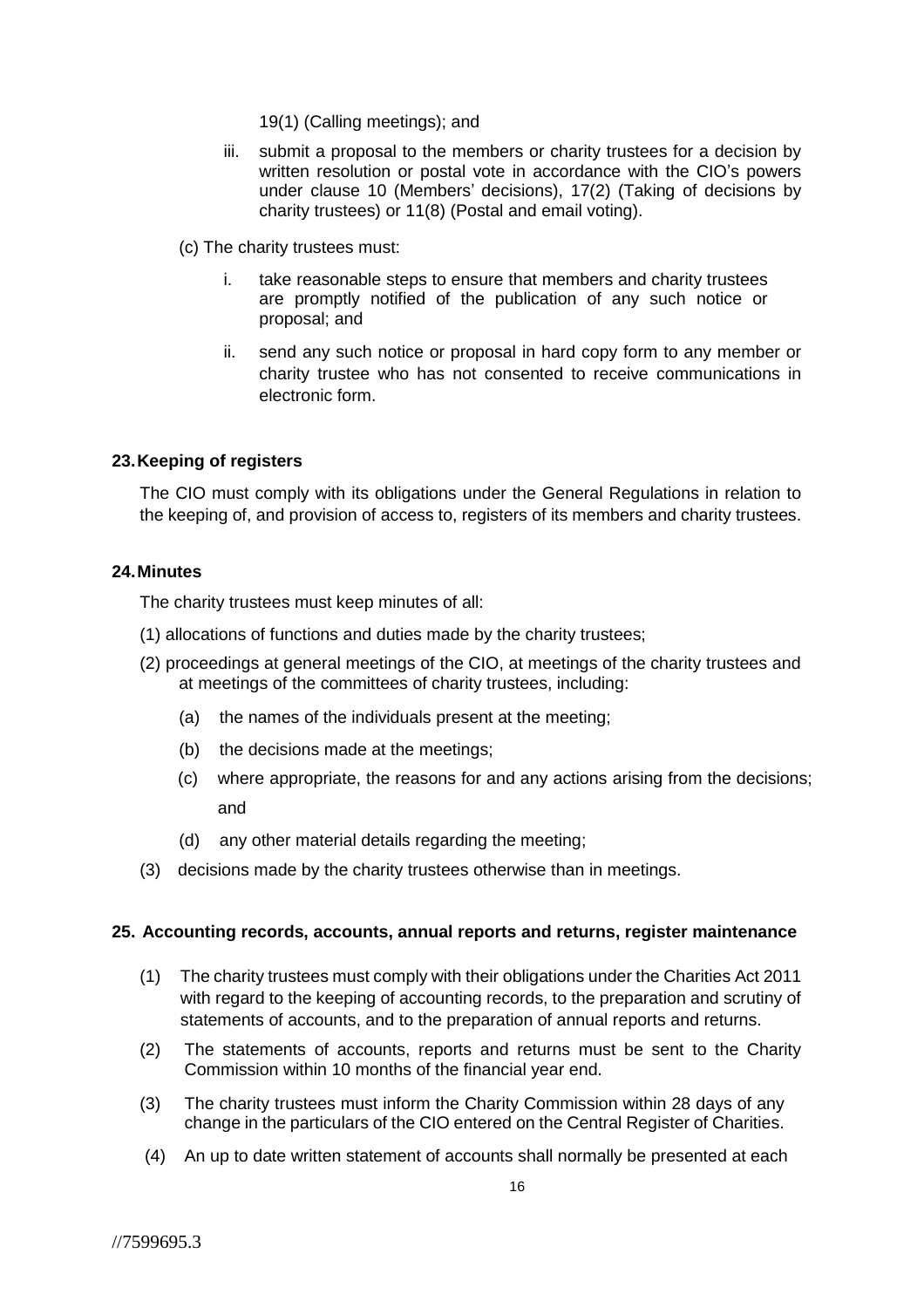meeting of the charity trustees.

- (5) All accounting records relating to the CIO shall be available for inspection by any charity trustee at any reasonable time during normal office hours and may be available for inspection by members of the CIO at the discretion of the charity trustees.
- (6) The CIO may open one or more bank accounts. All bank accounts will be in the name of the CIO.
- (7) Payment of money from these accounts shall normally be authorised by two designated persons, one of whom shall be a charity trustee. Where the CIO is not subject to any conditions of a grant which requires two signatories, the charity trustees may decide to allow payment for small amounts set by the charity trustees to be authorised by a single signatory.
- (8) The charity trustees shall set aside income as a reserve against future expenditure in accordance with a written reserves policy.

#### **26. Rules**

The charity trustees may make such reasonable and proper rules or bye laws as they deem necessary or useful for the proper conduct and management of the CIO, but such rules or bye laws must not be inconsistent with any provision of this constitution. Copies of any rules or bye laws currently in force must be made available to all charity trustees and to any member of the CIO on request.

#### **27. Disputes**

If a dispute arises between members or charity trustees of the CIO about the validity or propriety of anything done by the members or charity trustees under this constitution, and the dispute cannot be resolved by agreement, the parties to the dispute must first try in good faith to settle the dispute by mediation before resorting to litigation.

#### **28. Amendment of constitution**

In accordance with sections 224 to 227 of the Charities Act 2011:

- (1) This constitution can only be amended:
	- (a) by resolution agreed in writing by all members of the CIO; or
	- (b) by resolution passed by a 75% majority of votes cast at a general meeting of the members of the CIO.
- (2) No amendments may be made to this constitution without the prior written consent of the Preschool Learning Alliance.
- (3) Any alteration of clause 3 (Objects), clause 29 (Voluntary winding up or dissolution), this clause 28 (Amendment of constitution), or any alteration that would provide authorisation for any benefit to be obtained by charity trustees or members of the CIO or persons connected with them, requires the prior written consent of the Charity Commission.
- (4) No amendment that would have the effect of making the charity cease to be a charity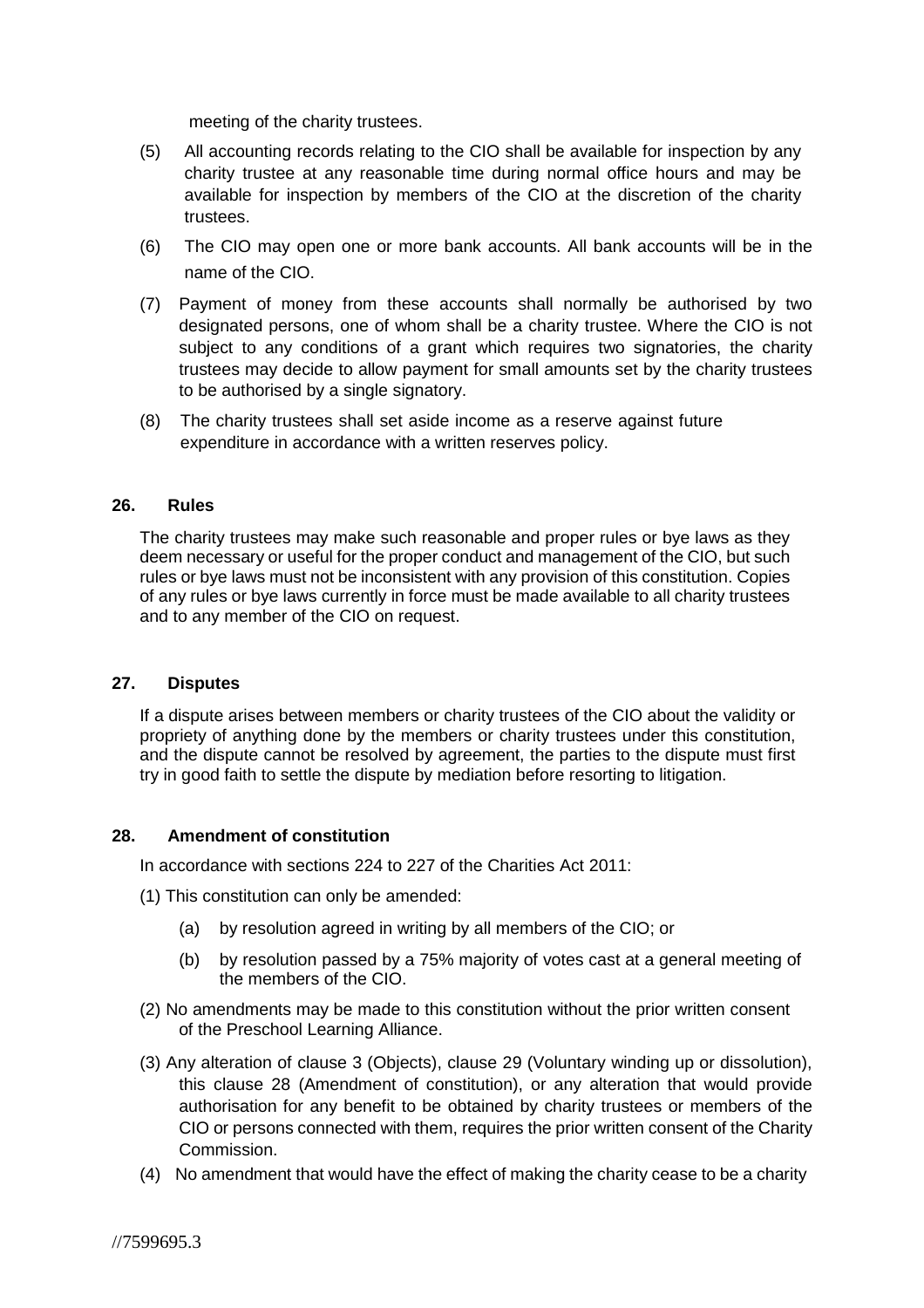by law or that is inconsistent with the provisions of the Charities Act 2011 or the General Regulations shall be valid.

(5) A copy of any resolution altering the constitution, together with a copy of the CIO's constitution as amended, must be sent to the Charity Commission within 15 days of the date on which the resolution is passed. The amendment does not take effect until it has been recorded in the Register of Charities.

#### **29. Voluntary winding up or dissolution**

- (1) As provided by the Dissolution Regulations, the CIO may be dissolved by resolution of its members. Any decision by the members to wind up or dissolve the CIO can only be made:
	- (a) at a general meeting of the members of the CIO called in accordance with clause 11 (General meetings of members), of which not less than 14 days' notice has been given to those eligible to attend and vote:
		- i. by a resolution passed by a 75% majority of those voting; or
		- ii. by a resolution passed by decision taken without a vote and without any expression of dissent in response to the question put to the general meeting; or
	- (b) by a resolution agreed in writing by all members of the CIO.
- (2) Subject to the payment of all the CIO's debts:
	- (a) A resolution for the winding up of the CIO, or for the dissolution of the CIO without winding up, may contain a provision directing how any remaining assets of the CIO shall be applied.
	- (b) If the resolution does not contain such a provision, the charity trustees must decide how any remaining assets of the CIO shall be applied.
	- (c) In either case the remaining assets shall not be paid to or distributed amongst the members of the CIO, but shall be applied in one or more of the following ways:
		- i. Transferred to the Pre-school Learning Alliance.
		- ii. With the agreement of the Pre-school Learning Alliance, transferred to another childcare provider established as a charity to be applied for charitable purposes the same as or similar to those of the CIO. Agreement will not be unreasonably withheld.
		- iii. In such other manner consistent with the charitable status of the CIO as the Preschool Learning Alliance and Charity Commission have approved in writing.
- (3) The CIO must observe the requirements of the Dissolution Regulations in applying to the Charity Commission for the CIO to be removed from Register of Charities, and in particular:
	- (a) the charity trustees must send with their application to the Charity Commission:
		- i. a copy of the resolution passed by the members of the CIO;
		- ii. a declaration by the charity trustees that any debts and other liabilities of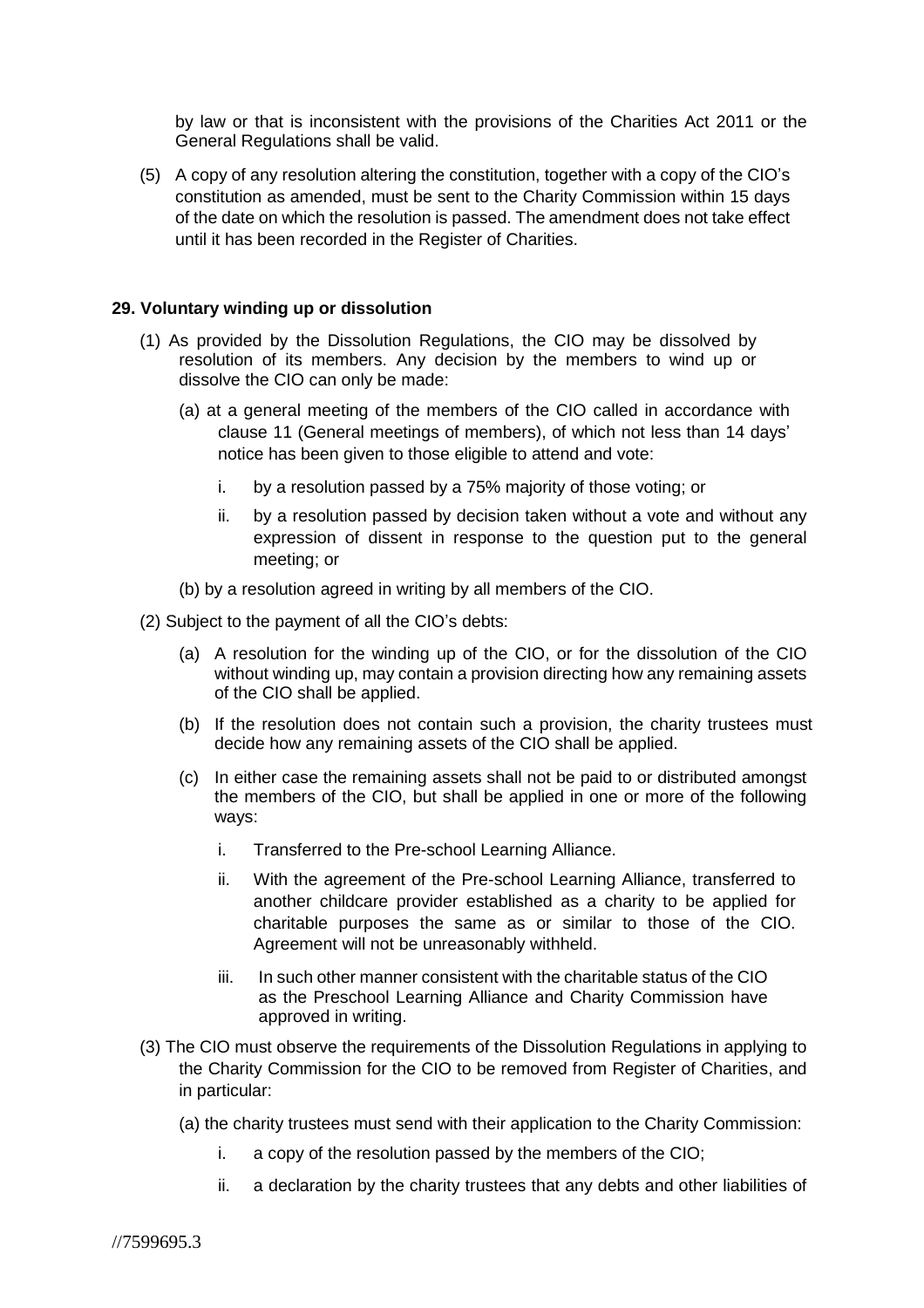the CIO have been settled or otherwise provided for in full; and

- iii. a statement by the charity trustees setting out the way in which any property of the CIO has been or is to be applied prior to its dissolution in accordance with this constitution.
- (b) The charity trustees must ensure that a copy of the application is sent within seven days to every member and employee of the CIO, and to any charity trustee of the CIO who was not privy to the application.
- (4) If the CIO is to be wound up or dissolved in any other circumstances, the provisions of the Dissolution Regulations must be followed.

#### **30. Interpretation**

In this constitution:

Section 118 of the Charities Act 2011 apply for the purposes of interpreting the terms used in this constitution.

"**AGM"** means the annual general meeting of the CIO.

"**charity trustee"** or "**trustee"** means a charity trustee of the CIO.

The "**Communications Provisions"** means the Communications Provisions in Part 9 of the General Regulations.

#### "**connected person"** means:

- (a) a child, parent, grandchild, grandparent, brother or sister of the charity trustee;
- (b) the spouse or civil partner of the charity trustee or of any person falling within subclause (a) above;
- (c) a person carrying on business in partnership with the charity trustee or with any person falling with sub-clause (a) or (b) above;
- (d) an institution which is controlled
	- i. by the charity trustee or any connected person falling within sub-clause (a), (b), or (c) above; or
	- ii. by two or more persons falling within sub-clause  $(d)(i)$ , when taken together;
- (e) a body corporate in which
	- i. the charity trustee or any connected persons falling within sub-clauses (a) to (c) has a substantial interest; or
	- ii. two or more persons falling within sub-clause (e)(i) who, when taken together, have a substantial interest.

"**Dissolution Regulations"** means the Charitable Incorporated Organisations (Insolvency and Dissolution) Regulations 2012.

"**General Regulations"** means the Charitable Incorporated Organisations (General) Regulations 2012.

A "**poll"** means a counted vote or ballot, usually (but not necessarily) in writing.